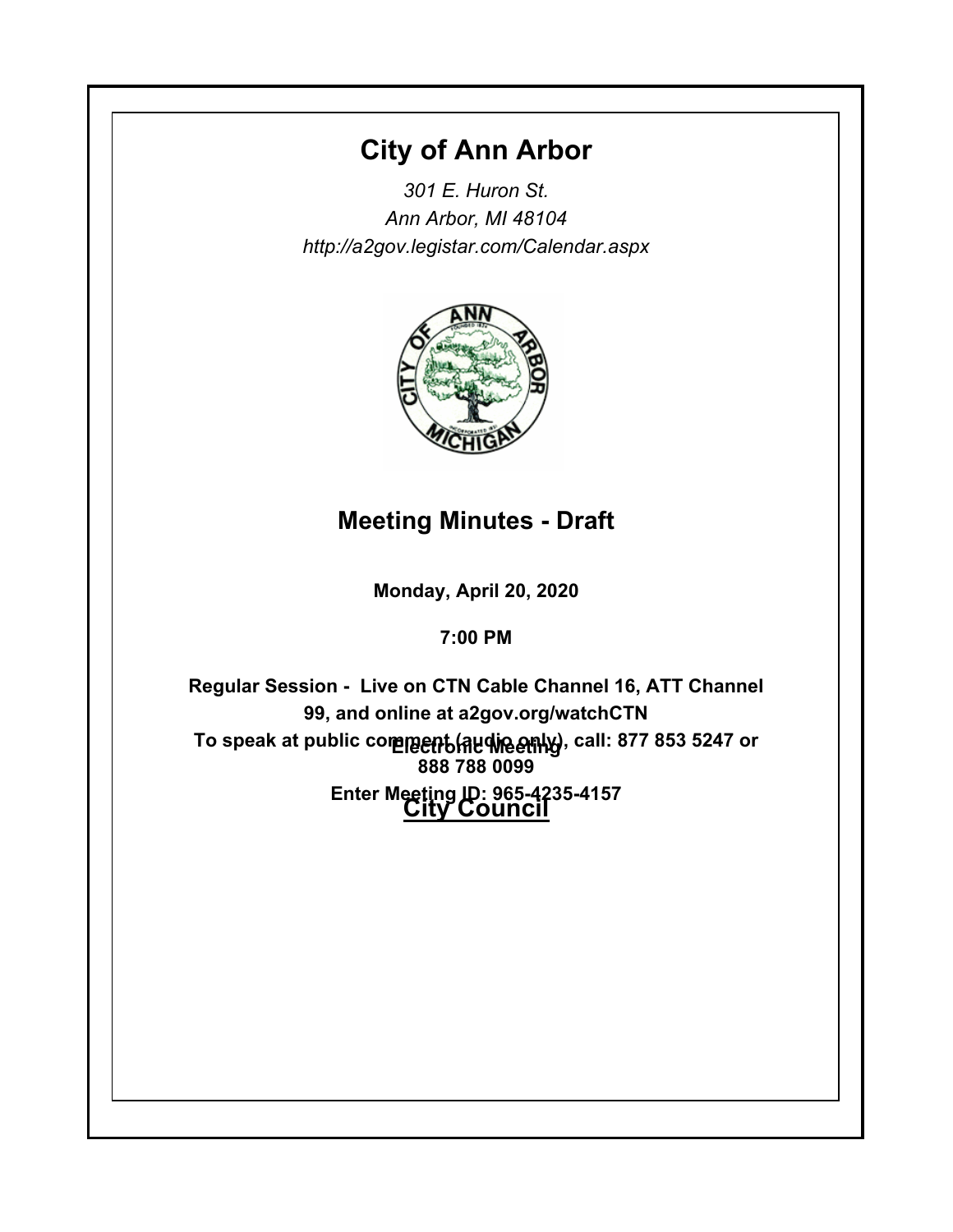**Council meets in Caucus at 7:00 p.m. on the Sunday prior to each Regular Session.**

#### **CALL TO ORDER**

*Mayor Christopher Taylor called the electronic meeting of the Ann Arbor City Council to order at 7:04 p.m. in accordance with Governor Gretchen Whitmer's Executive Order 2020-48.*

#### **MOMENT OF SILENCE**

*Council stood for a moment of silence in honor of former Councilmember Graydon Krapohl.*

### **PLEDGE OF ALLEGIANCE**

*Mayor Taylor led Council in the recitation of the Pledge of Allegiance.*

#### **ROLL CALL OF COUNCIL**

*Councilmember Ackerman arrived at 7:26 p.m.*

Present: 11 - Councilmember Jane Lumm, Councilmember Jack Eaton, Mayor Christopher Taylor, Councilmember Julie Grand, Councilmember Zachary Ackerman, Councilmember Chip Smith, Councilmember Anne Bannister, Councilmember Jeff Hayner, Councilmember Kathy Griswold, Councilmember Elizabeth Nelson and Councilmember Ali Ramlawi

### **APPROVAL OF AGENDA**

**A motion was made by Councilmember Smith, seconded by Councilmember Ramlawi, that the Agenda be approved as presented. On a voice vote, the Mayor declared the motion carried.**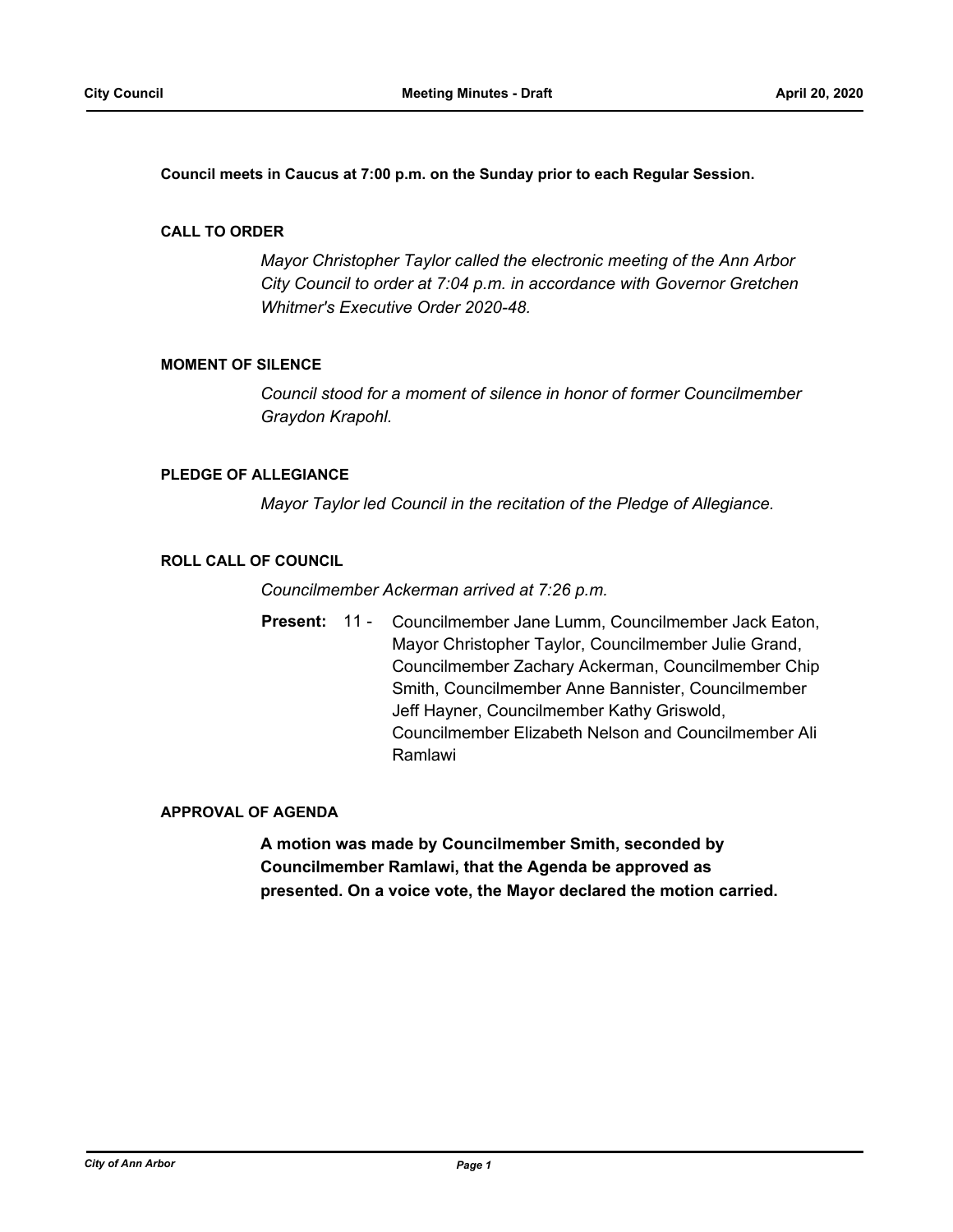#### **AC COMMUNICATIONS FROM THE CITY ADMINISTRATOR**

*Interim City Administrator Tom Crawford submitted the following written reports for information of Council and reported on the following:*

*Mr. Crawford reported the Office of Sustainability and Innovations and GIVE365, on behalf of the Earth Day Festival, will be holding a Virtual Earth Day this Wednesday, April 22nd, from 9:00 a.m. until 8:00 p.m.* 

*Mr. Crawford stated that residents will be able to begin yard waste bag drop off beginning on Tuesday, April 21, between 8:00 a.m. and 4:00 p.m. Monday - Friday at the City's public works facility located at 4170 Platt Road. Entrance to the drop-off site can be found off the west side of Platt Road, just south of the Swift Run dog park. Curbside collection at this time remains for carts only.*

*Mr. Crawford stated he expects road construction to begin once the "Stay Home, Stay Safe" order is lifted.* 

*Mr. Crawford has been meeting with the rest of the City leadership team to begin planning for a safe reopening of the City.* 

*Mr. Crawford urged residents to continue to remain vigilant in their social distancing.*

**AC-1 [20-0560](http://a2gov.legistar.com/gateway.aspx?M=L&ID=24590)** April 20, 2020 Agenda Response Memo and eComments

### **Received and Filed**

**AC-2 [20-0573](http://a2gov.legistar.com/gateway.aspx?M=L&ID=24603)** City Administrator's Report - April 20, 2020

## **Received and Filed**

#### **INT INTRODUCTIONS**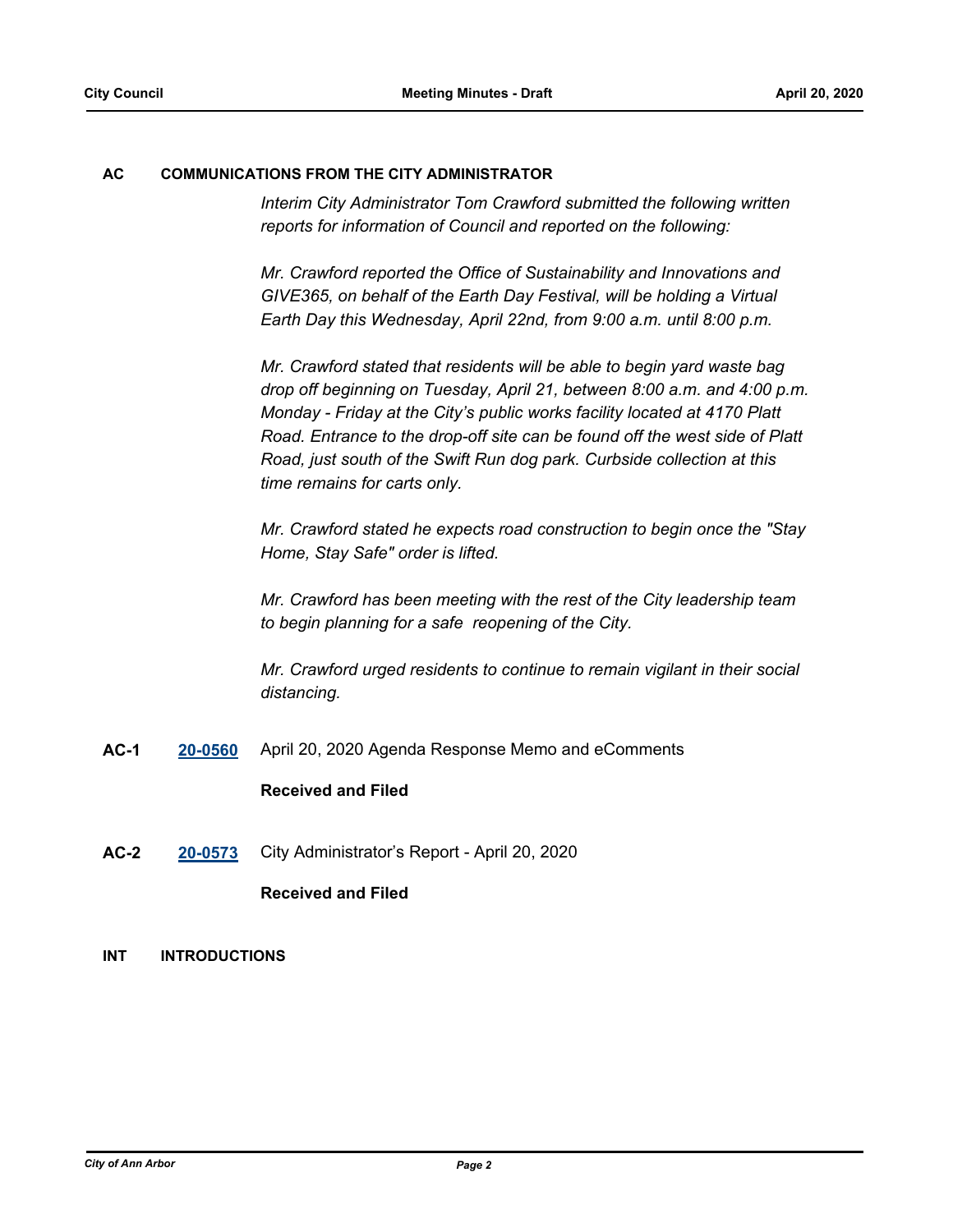## **INT-1 [20-0496](http://a2gov.legistar.com/gateway.aspx?M=L&ID=24526)** The City Administrator's Presentation to Council of the Proposed FY2021 City Budget

*Tom Crawford, Interim City Administrator, presented his recommended budget to City Council for FY 2021. Mr. Crawford noted that per City Charter, Council is required to approve its budget by the second meeting in May each year. He noted that this proposed budget is the second year of a two-year plan.* 

*Mr. Crawford noted that due to the complex and time-consuming process of creating and preparing the budget, that this budget reflects the work of the past five months, more so than the impacts of the past four weeks. Consequently, this recommended budget is a baseline and does not include any impacts from the novel Coronavirus pandemic.*

*Mr. Crawford highlighted some of the upcoming Council priority funding initiatives including, climate action, street resurfacing, affordable housing, and water quality investments.* 

*Mr. Crawford stated that FY 21 General Fund recurring revenues are projected to increase by 3.6%. This increase is largely driven by an increase in property tax receipts, including from new construction and investment in personal property. The City is also expecting to receive \$2.35M from the County Public Mental Health Mileage. These funds have been programmed to go towards affordable housing, climate action, and pedestrian safety.* 

*Mr. Crawford also stated that the General Fund is expecting one-time revenues of \$1.26M from the Fire Protection Grant, Statutory Revenue Sharing, and other reimbursements.* 

*Mr. Crawford highlighted some of the recurring priorities that were included in the FY21 budget including a supplemental contribution to the VEBA fund, the addition of 1.0 FTE in the Police Department for a data analyst, as well as additional funds for community policing, training and body cameras, the Housing Commission's addition of a Director of Operations, as well as staffing adjustments in the City Attorney's Office and District Court.* 

*Mr. Crawford stated non-recurring expenses include funding for a capital improvement projects on Hollywood Drive and Ann Arbor Saline Road, the development of architectural plans for renovations at Fire Station #1, as well as software and equipment upgrades, contributions to the Capital*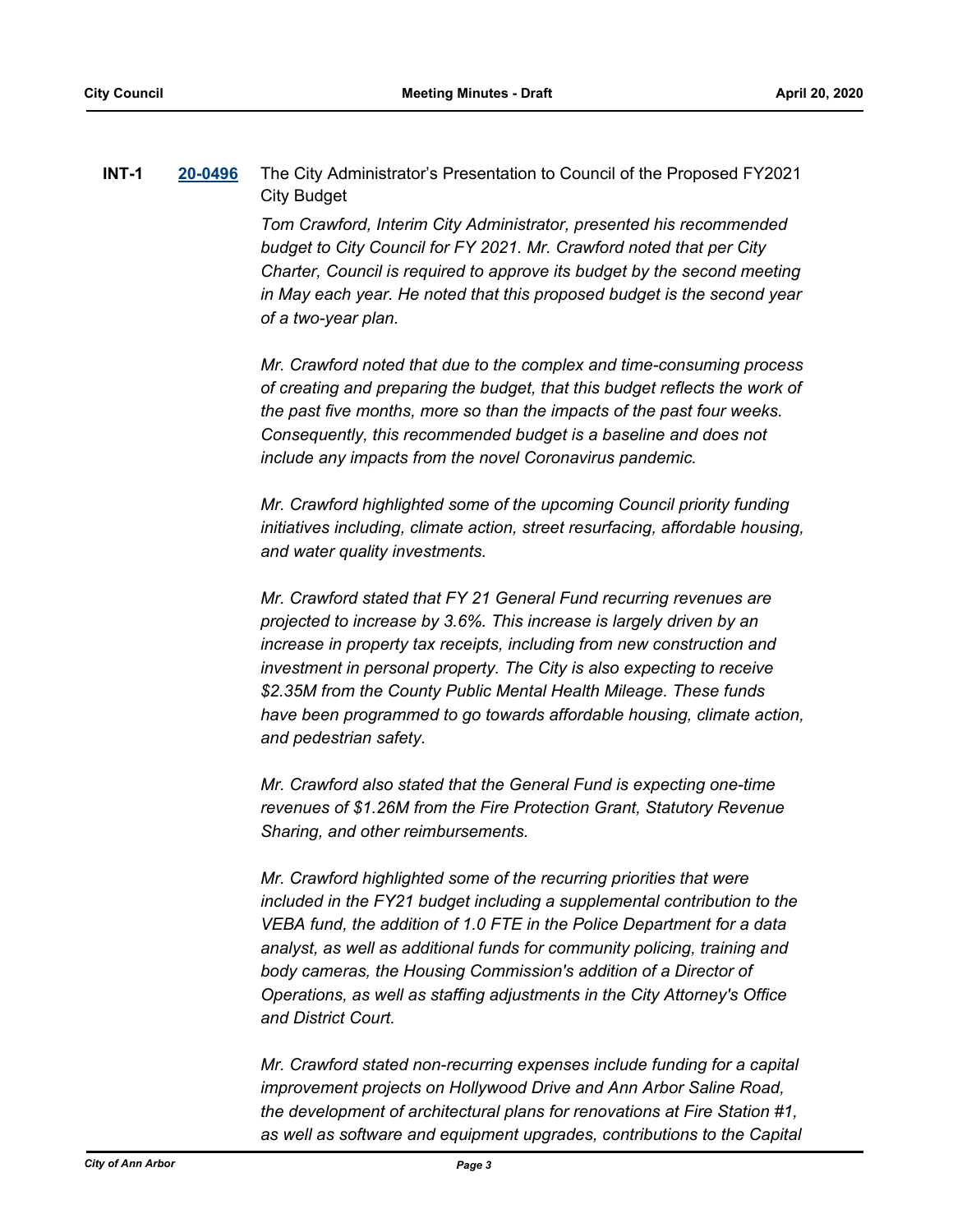*Sinking fund and over-hire program, an investment in the Future Corps Program and Diversity, Equity, Inclusion Program, resident driven sidewalk program, as well as funding for election equipment and the creation of a satellite voting office.*

*Mr. Crawford provided an updated on the potential impact the coronavirus pandemic may have on the City's revenue.* 

*A copy of this presentation is available on the City's website.*

**Received and Filed**

#### **INT-2 [20-0563](http://a2gov.legistar.com/gateway.aspx?M=L&ID=24593)** COVID-19 Community Impacts and Solutions

#### *Sponsors:* Taylor

*Neel Hajra, Ann Arbor Area Community Foundation; Pam Smith, President of the United Way of Washtenaw County; and Teresa Gillotti, Washtenaw County Office of Community and Economic Development, provided the City Council an update on the philanthropic efforts in the community in relief of COVID-19.* 

*Paul Krutko, President and CEO of the Ann Arbor SPARK, provided an update on the economic development activity that SPARK and its community partners have taken in support of the area's business community during the pandemic.*

**Received and Filed**

#### **PUBLIC COMMENTARY - RESERVED TIME (3 MINUTES PER SPEAKER)**

**\* (SPEAKERS ARE NOT PERMITTED TO GRANT THEIR RESERVED TIME TO AN ALTERNATE SPEAKER)**

## **\* ACCOMMODATIONS CAN BE MADE FOR PERSONS NEEDING ASSISTANCE WHILE ADDRESSING COUNCIL**

**Ralph McKee - Resolution Adopting the Living A2Zero Ann Arbor Carbon Neutrality Plan (CA-10) 1.**

> *Ralph McKee, 1116 Red Oak, urged Council to vote against or postpone the A2Zero Ann Arbor Carbon Neutrality Plan and urged that it be sent back to City staff for additional refinement.*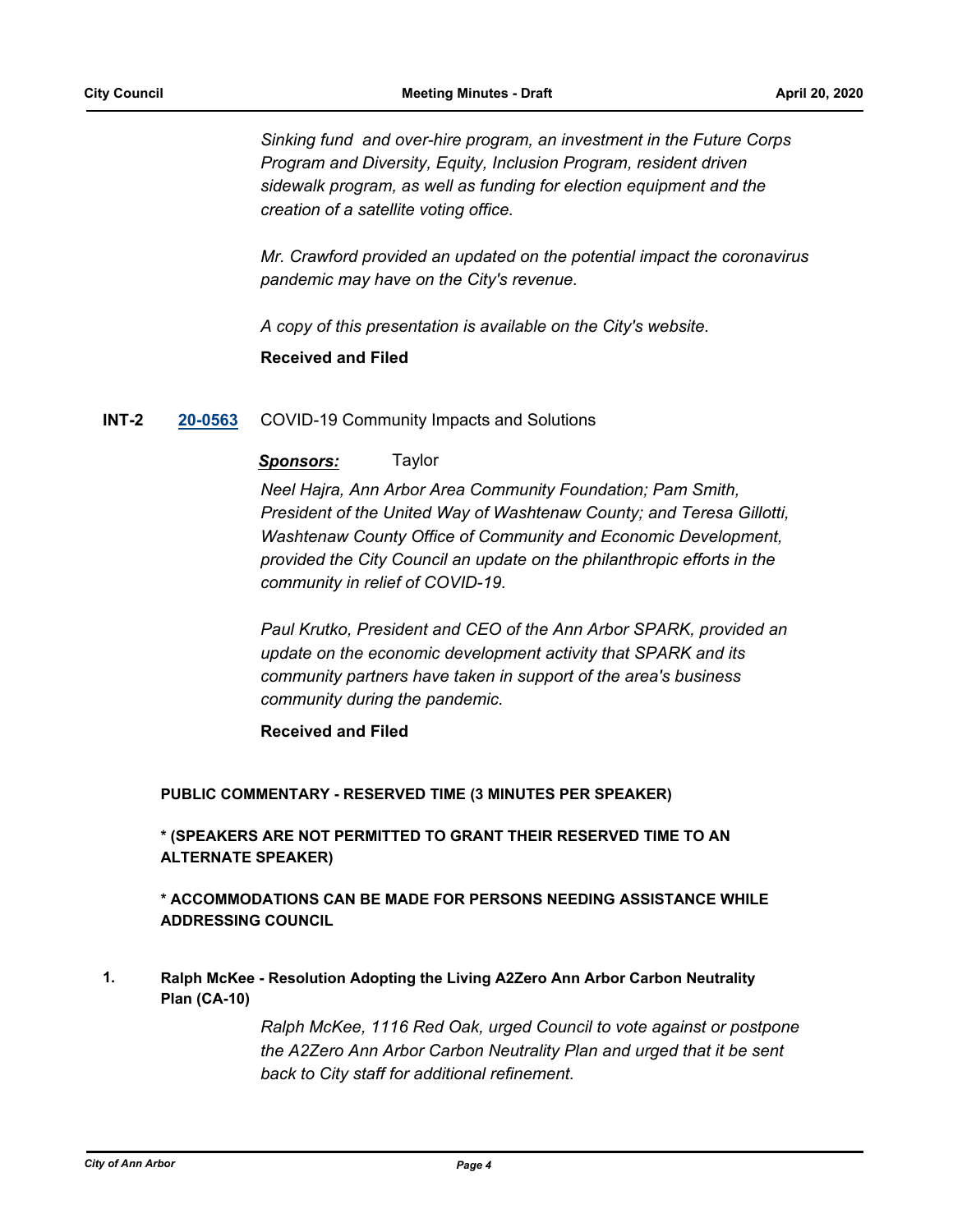#### **Jan Wright - Resolution Adopting the Living A2Zero Ann Arbor Carbon Neutrality Plan (CA-10) 2.**

Jan Wright, on behalf of the Interfaith Council for Peace and Justice, *strongly endorsed the FY2021 budget request for A2Zero Ann Arbor Carbon Neutrality Plan and thanked the City for the level of public participation that went into crafting the plan.*

#### **Kris Olsson - Resolution Adopting the Living A2Zero Ann Arbor Carbon Neutrality Plan (CA-10) 3.**

*Kris Olsson, on behalf of the Washtenaw Climate Reality, 1213 Dhu Varren Road, spoke in favor of the A2Zero Carbon neutrality plan and its associated budget request.*

#### **Evan Redmond - Resolution Adopting the Living A2Zero Ann Arbor Carbon Neutrality Plan (CA-10) 4.**

*Evan Redmond, 2622 Whitewood Street, urged Council to pass the A2Zero Ann Arbor Carbon Neutrality plan. Mr. Redmond stated that it was not a perfect plan, but it was a step towards saving the planet.*

#### **Ken Garber - Resolution Adopting the Living A2Zero Ann Arbor Carbon Neutrality Plan (CA-10) 5.**

*Ken Garber, 28 Haverhill Court, urged passage of the A2Zero Ann Arbor Carbon Neutrality plan.*

#### **Ginny Rogers - Resolution Adopting the Living A2Zero Ann Arbor Carbon Neutrality Plan (CA-10) 6.**

*Ginny Rogers, 1332 White Street, urged passage of the A2Zero Ann Arbor Carbon Neutrality Plan. She also urged Council to support affordable housing and to approve CA-7.*

## **7. Jan Vogel - Carbon Neutrality Budget (CA-10)**

*(Not present.)*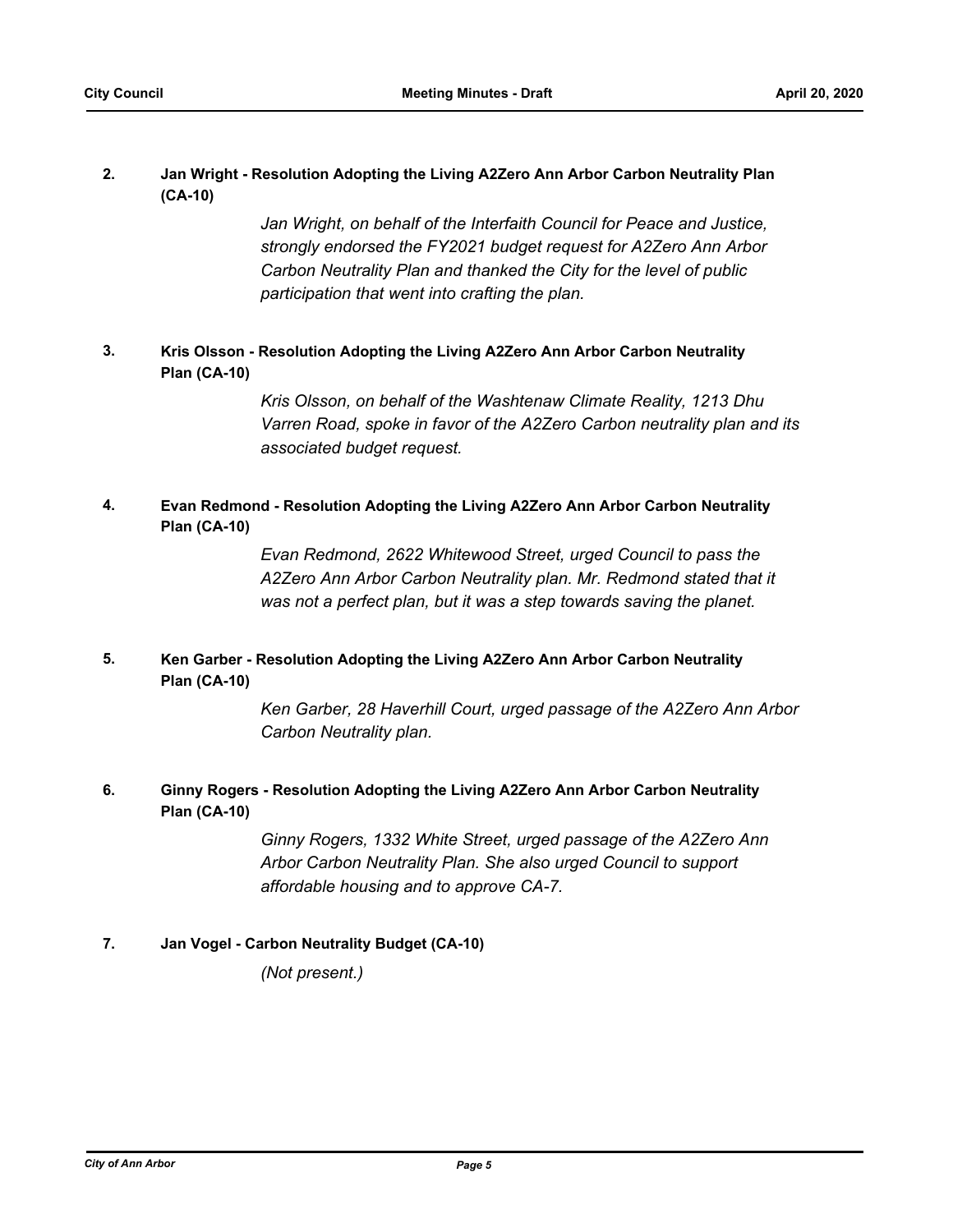#### **8. Mike Shriberg - Climate Change (CA-10)**

*Mike Shriberg, 1720 Timber Trail, member of the Energy Commission, urged passage of the Ann Arbor Carbon Neutrality plan in order to flatten the curve of climate change.*

#### **Nan Plummer - Resolution regarding 415 W. Washington - Support the Development of Affordable Housing in the City (CA-7) 9.**

*Nan Plummer, Executive Director of The Treeline Conservancy, 525 W. William Street, on behalf of the Treeline Conservancy, asked that CA-7 be removed from agenda to allow for further discussion on redevelopment opportunities for the parcel.*

#### **Tom Stulberg - Resolution regarding 415 W. Washington - Support the Development of Affordable Housing in the City (CA-7) 10.**

*Tom Stulberg, 1202 Traver Street, spoke in opposition of the proposal to develop affordable housing at 415 W. Washington. He asked for a postponement of this item as neighbors were not aware of the proposal.*

### **Alternates:**

### **1. Mozhgan Savabiesfahani - Shovels in the ground now! Clean up now! (DC-1)**

*Mozhgan Savabiesfahani, PO Box 7038, spoke in opposition to DC-1 and urged the City Council to take more decisive action on the Gelman Plume clean-up.*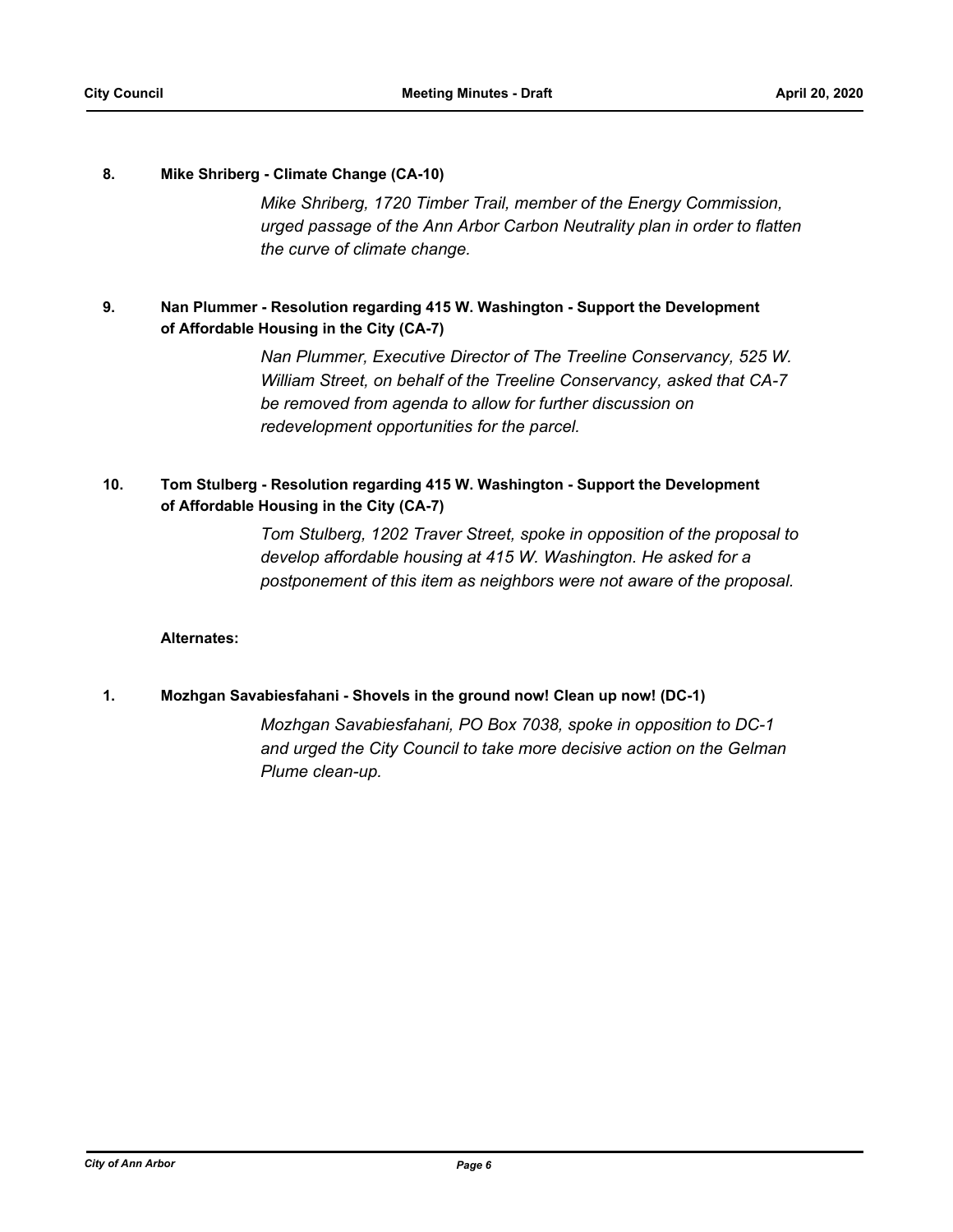#### **CC COMMUNICATIONS FROM COUNCIL**

*COUNCILMEMBER EATON*

*Councilmember Eaton shared his memories of his time on Council with Councilmember Krapohl.*

#### *COUNCILMEMBER ACKERMAN*

*Councilmember Ackerman announced that residents could drop off bags of yard waste starting April 21, between 8:00 a.m. and 4:00 p.m. Monday - Friday at the City's public works facility located at 4170 Platt Road.* 

#### *COUNCILMEMBER BANNISTER*

*Councilmember Bannister acknowledged that Alan Haber will also be hosting a virtual Earth Day event Wednesday, April 22nd at noon.* 

### *COUNCILMEMBER GRAND*

*Councilmember Grand highlighted The Student Advisory Council annual report on tonight's agenda.* 

*Councilmember Grand shared her thoughts on the loss of Councilmember Krapohl.* 

### *COUNCILMEMBER RAMLAWI*

*Councilmember Ramlawi offered his condolences to the family of Councilmember Krapohl.* 

*Councilmember Ramlawi applauded the efforts of the community in their social distancing efforts.* 

*Councilmember Ramlawi thanked the Ann Arbor Community Foundation, Washtenaw County, Ann Arbor Spark, and Food Gatherers for their work in assisting the community, especially the most vulnerable.*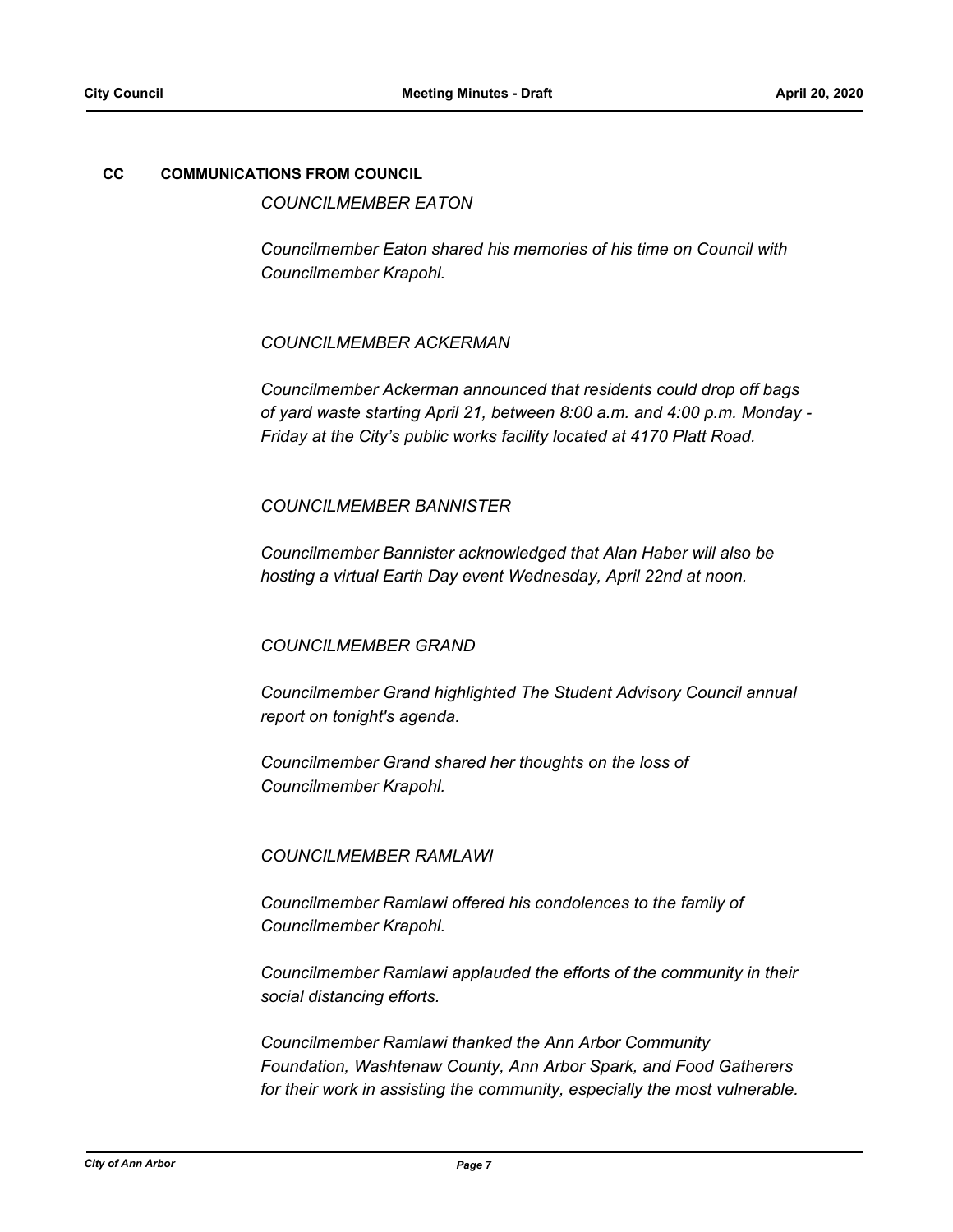*COUNCILMEMBER NELSON*

*Councilmember Nelson stated she and Councilmember Eaton had a meeting with Police Chief Cox about the clearing of homeless encampments and they had received assurance that the Ann Arbor Police will not be disturbing the encampments during the pandemic.* 

*Councilmember Nelson also reflected on the contributions of Councilmember Krapohl to the community.* 

*Councilmember Nelson highlighted her project interviewing residents and how they are coping during the pandemic; her latest interview was with City Attorney Stephen Postema.* 

## *COUNCILMEMBER LUMM*

*Councilmember Lumm shared memories of her time on Council with Councilmember Krapohl and extended her condolences to his family.* 

*Councilmember Lumm thanked tonight's presenters for their work in the community.*

## *COUNCILMEMBER GRISWOLD*

*Councilmember Griswold thanked the residents that showed up to the virtual City Council Caucus and students that reached out about the A2Zero Carbon Neutrality Plan.* 

*Councilmember Griswold also stated she is working to bring forward two resolutions one on "Outdoor Safe Social Distancing" and one on a moratorium on new mid-block crosswalks until the current crosswalks have adequate illumination.*

### **MC COMMUNICATIONS FROM THE MAYOR**

*None.*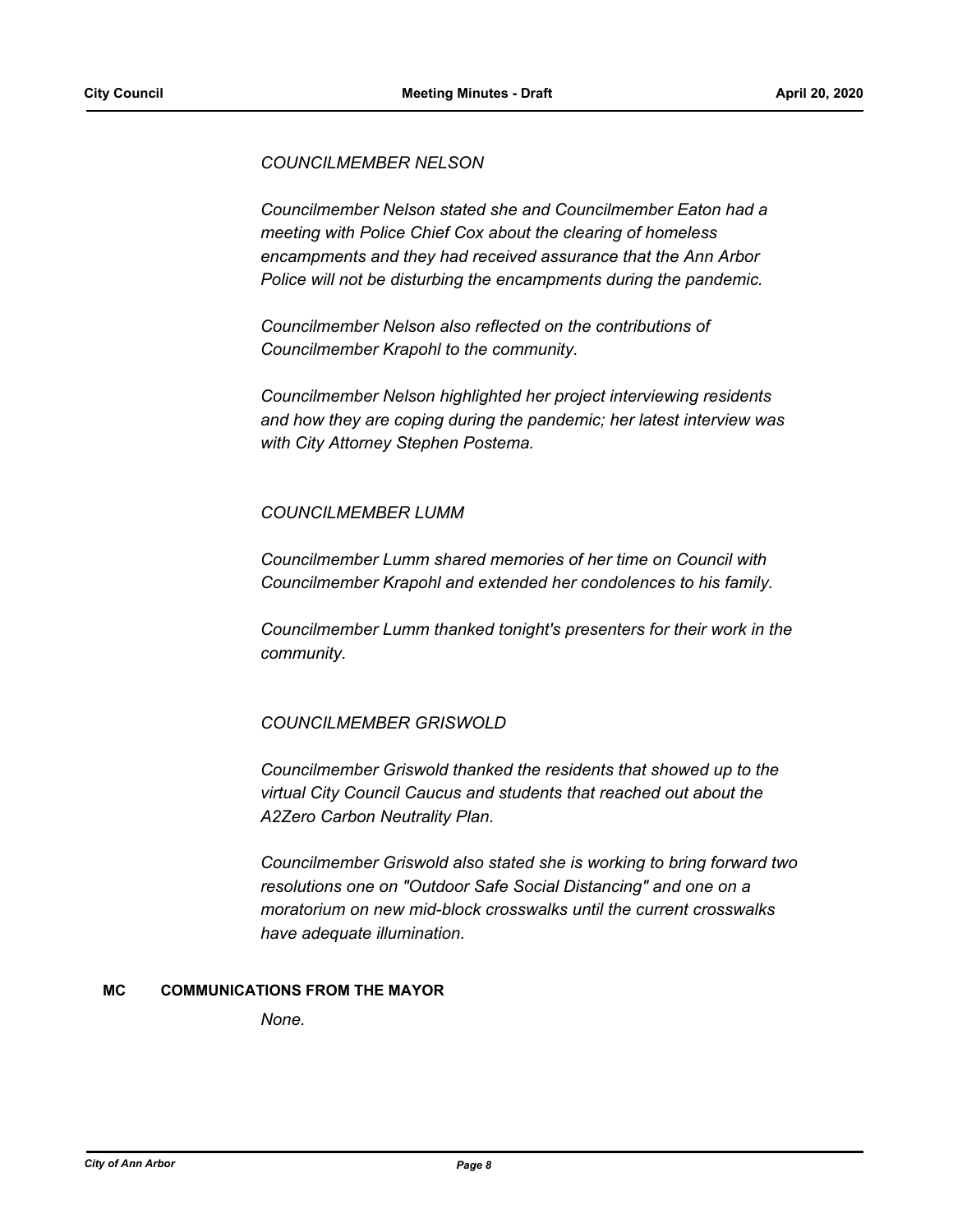#### **RECESS**

*The Mayor declared a recess at 9:18 p.m. and reconvened the meeting at 9:27 p.m.*

#### **CA CONSENT AGENDA**

#### **CONSENT AGENDA ITEMS REMOVED**

*With unanimous consent of Council, the following Consent Agenda items were removed from the Consent Agenda and placed at the end of same:*

*CA-10 Resolution Adopting the Living A2Zero Ann Arbor Carbon Neutrality Plan*

*CA-7 Resolution to Direct the City Administrator, Ann Arbor Housing Commission, and Planning Commission to Create Proposed Application Materials, Review and Recommend Development Entitlements to the City Council for 415 W. Washington to Support the Development of Affordable Housing in the City*

*CA-8 Resolution to Direct the City Administrator, Ann Arbor Housing Commission, and Planning Commission to Create Proposed Application Materials, Review and Recommend Development Entitlements to the City Council for 350 S. Fifth Avenue (former Y-Lot) to Support the Development of Affordable Housing in the City*

#### **Passed on consent agenda**

**A motion was made by Councilmember Ramlawi, seconded by Councilmember Smith, that the following Consent Agenda Items be approved as presented. On a voice vote, the Mayor declared the motion carried.**

#### **CA-1 20-0434 Enactment No: R-20-131 Approved**

### **Approved**

Resolution Directing City Staff to Conduct Community Engagement Around Affordable Housing Development Options for 353 S Main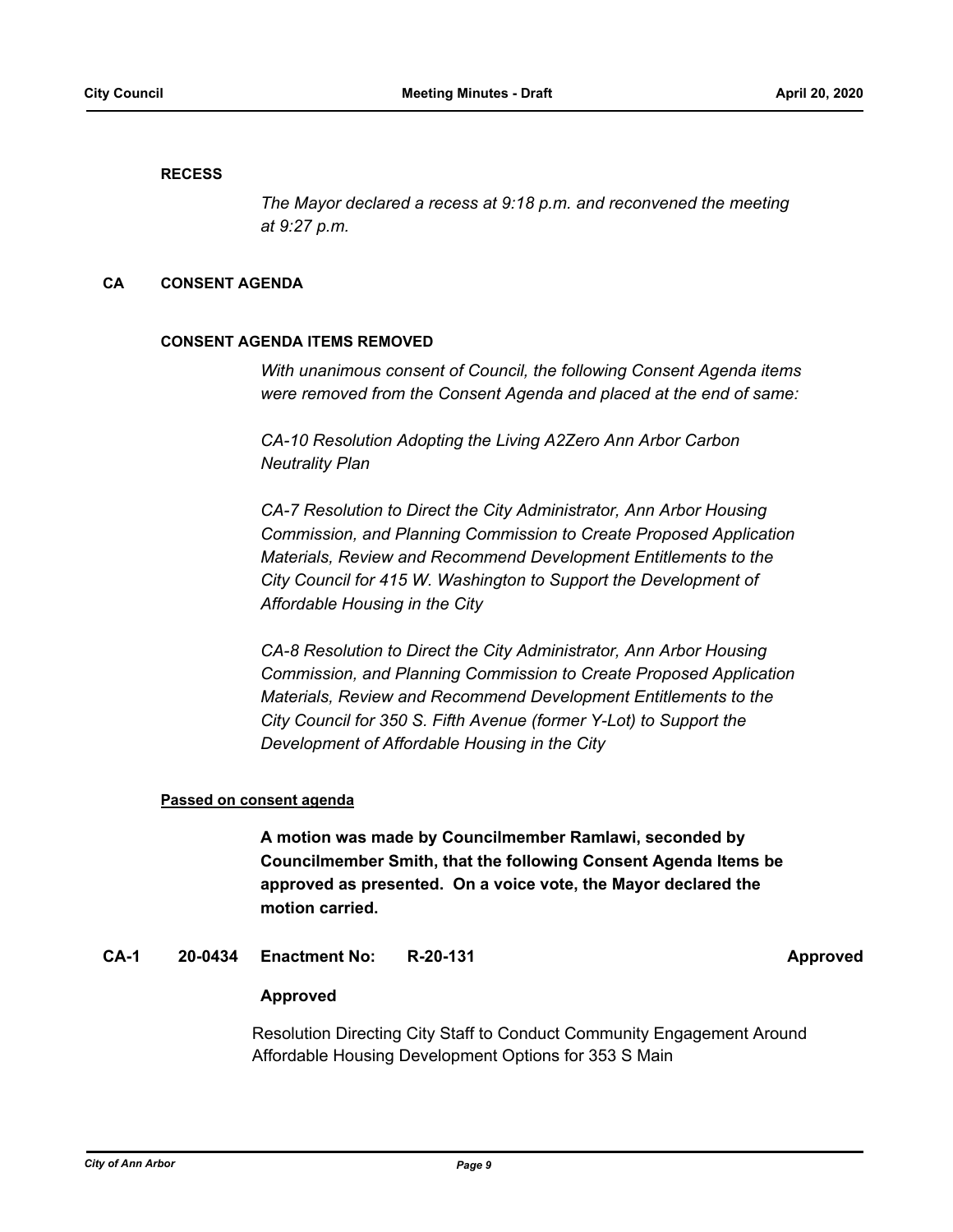| $CA-2$       | 20-0446 | <b>Enactment No:</b>                                                                                                                                                                                                                                                                                                                                                             | R-20-132                                                                                                                                         | <b>Approved</b> |
|--------------|---------|----------------------------------------------------------------------------------------------------------------------------------------------------------------------------------------------------------------------------------------------------------------------------------------------------------------------------------------------------------------------------------|--------------------------------------------------------------------------------------------------------------------------------------------------|-----------------|
|              |         | Resolution to Approve Purchase of Licensing and Professional Services<br>with EMC Corporation (\$28,000.00)                                                                                                                                                                                                                                                                      |                                                                                                                                                  |                 |
| $CA-3$       | 20-0475 | <b>Enactment No:</b>                                                                                                                                                                                                                                                                                                                                                             | R-20-133                                                                                                                                         | <b>Approved</b> |
|              |         | Resolution No. 3 Establishing a Public Hearing for the Proposed Jackson<br>Avenue Sidewalk Gap Project                                                                                                                                                                                                                                                                           |                                                                                                                                                  |                 |
| $CA-4$       | 20-0481 | <b>Enactment No:</b>                                                                                                                                                                                                                                                                                                                                                             | R-20-134                                                                                                                                         | <b>Approved</b> |
|              |         | Resolution to Award a Construction Contract to Ideal Contracting, LLC for<br>the Landfill Scale and Entrance Improvements Project (\$1,599,714.00, Bid<br>No. ITB-4618)                                                                                                                                                                                                          |                                                                                                                                                  |                 |
| $CA-5$       | 20-0497 | <b>Enactment No:</b>                                                                                                                                                                                                                                                                                                                                                             | R-20-135                                                                                                                                         | <b>Approved</b> |
|              |         | Resolution to Award a Construction Contract to Cadillac Asphalt LLC<br>(ITB-4260, \$8,899,300.00) for the 2020 Street Resurfacing Project, and to<br>Appropriate \$1,000,000.00 from the Major Street Fund, \$1,990,000.00 from<br>the Local Street Fund, \$350,000.00 from the Stormwater Fund, and<br>\$100,000.00 from the Alternative Transportation Fund (8 Votes Required) |                                                                                                                                                  |                 |
| $CA-6$       | 20-0493 | <b>Enactment No:</b>                                                                                                                                                                                                                                                                                                                                                             | R-20-136                                                                                                                                         | <b>Approved</b> |
|              |         | Annually)                                                                                                                                                                                                                                                                                                                                                                        | Resolution to Approve an Amendment to the Agreement with CivicPlus, LLC<br>(FKA "Rec1") for Annual Software Maintenance and Support (\$32,388.00 |                 |
| $CA-9$       | 20-0516 | <b>Enactment No:</b>                                                                                                                                                                                                                                                                                                                                                             | R-20-137                                                                                                                                         | <b>Approved</b> |
|              |         | Monday, September 7, 2020                                                                                                                                                                                                                                                                                                                                                        | Resolution to Approve the Change of Date for the Dexter-Ann Arbor Run to                                                                         |                 |
| <b>CA-10</b> | 20-0511 | <b>Enactment No:</b>                                                                                                                                                                                                                                                                                                                                                             |                                                                                                                                                  |                 |
|              |         | A motion was made by Councilmember Smith, seconded by<br>Councilmember Ackerman, that the Resolution be approved.                                                                                                                                                                                                                                                                |                                                                                                                                                  |                 |
|              |         |                                                                                                                                                                                                                                                                                                                                                                                  | Resolution Adopting the Living A2Zero Ann Arbor Carbon Neutrality Plan                                                                           |                 |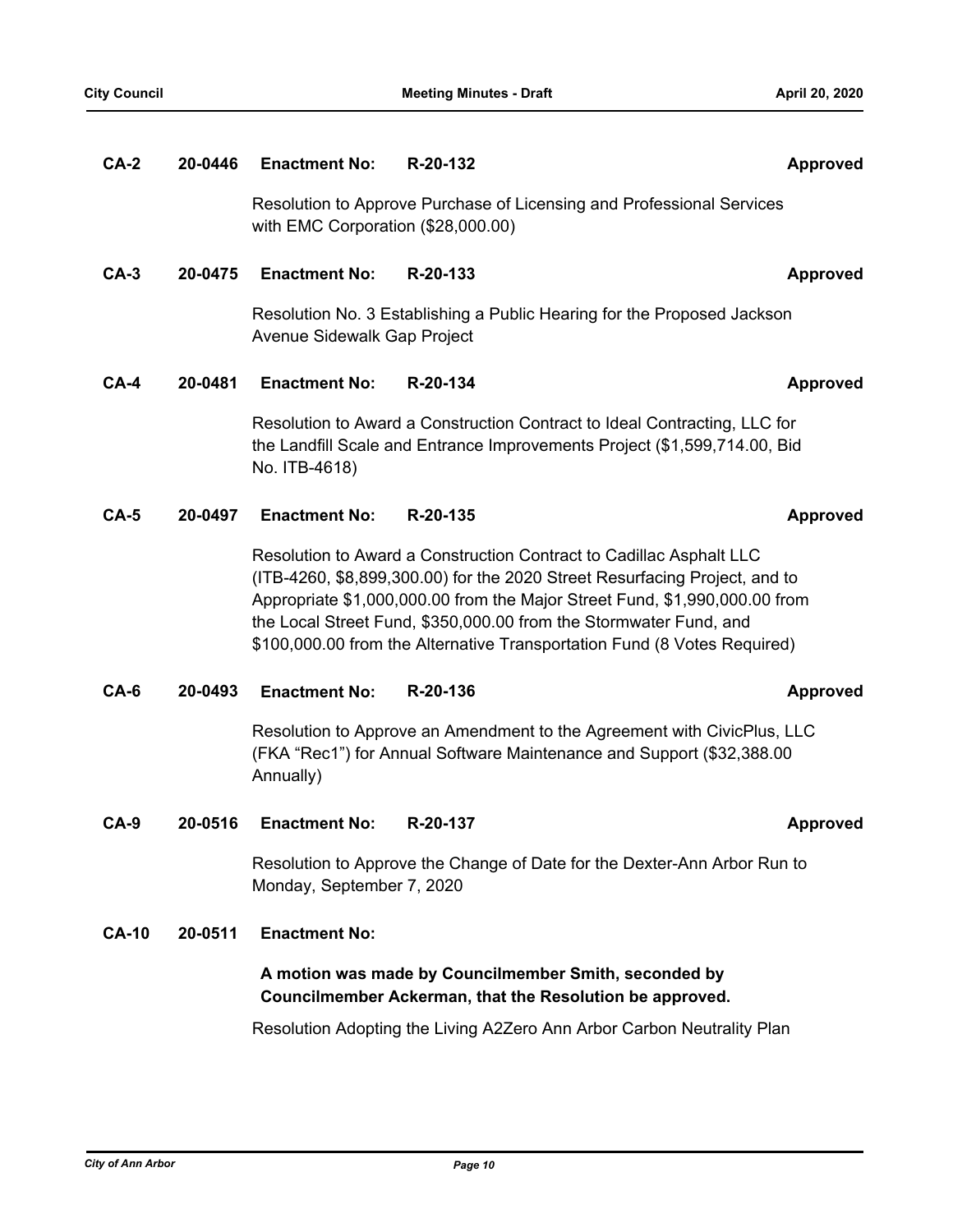#### **20-0511 Enactment No: Amended**

**A motion was made by Councilmember Lumm, seconded by Councilmember Eaton, that the Resolution be amended as follows:**

**Strike the RESOLVED Clauses:**

**[RESOLVED, Ann Arbor City Council adopts the A2Zero Carbon Neutrality Plan to demonstrate continued leadership and guide progress towards achieving a just transition to carbon neutrality, community-wide, by the year 2030;** 

**RESOLVED, Ann Arbor City Council requests the City Administrator review the A2Zero Carbon Neutrality Plan and identify actions where state-level policy is needed and share those with the Council Policy Committee for potential integration into their annual engagement;** 

**RESOLVED, Ann Arbor City Council requests the City Administrator begin and continually work to identify funding opportunities to help support implementation of the actions outlined in the A2Zero Plan; and**

**RESOLVED, Ann Arbor City Council requests that the City Administrator begin or continue work to implement the actions outlined in the Plan and provide at least an annual update to City Council on progress.]**

**Add new RESOLVED Clauses:**

**RESOLVED, THAT ANN ARBOR CITY COUNCIL RECEIVES THE A2ZERO CARBON NEUTRALITY PLAN AND EXPRESSES ITS APPRECIATION TO CITY STAFF FOR THEIR EFFORT IN PROVIDING A COMPREHENSIVE, TIMELY RESPONSE TO COUNCIL'S NOVEMBER 4,2019 RESOLUTION; AND**

**RESOLVED, THAT CITY COUNCIL REQUESTS THE CITY ADMINISTRATOR DEVELOP A FUNDING PLAN BY SOURCE AND YEAR AND DEVELOP A FRAMEWORK OR MECHANISM FOR COUNCIL TO UTILIZE IN EVALUATING AND PRIORITIZING HIGH-LEVERAGE ACTIONS; AND**

**RESOLVED, THAT CITY COUNCIL REQUESTS THE CITY**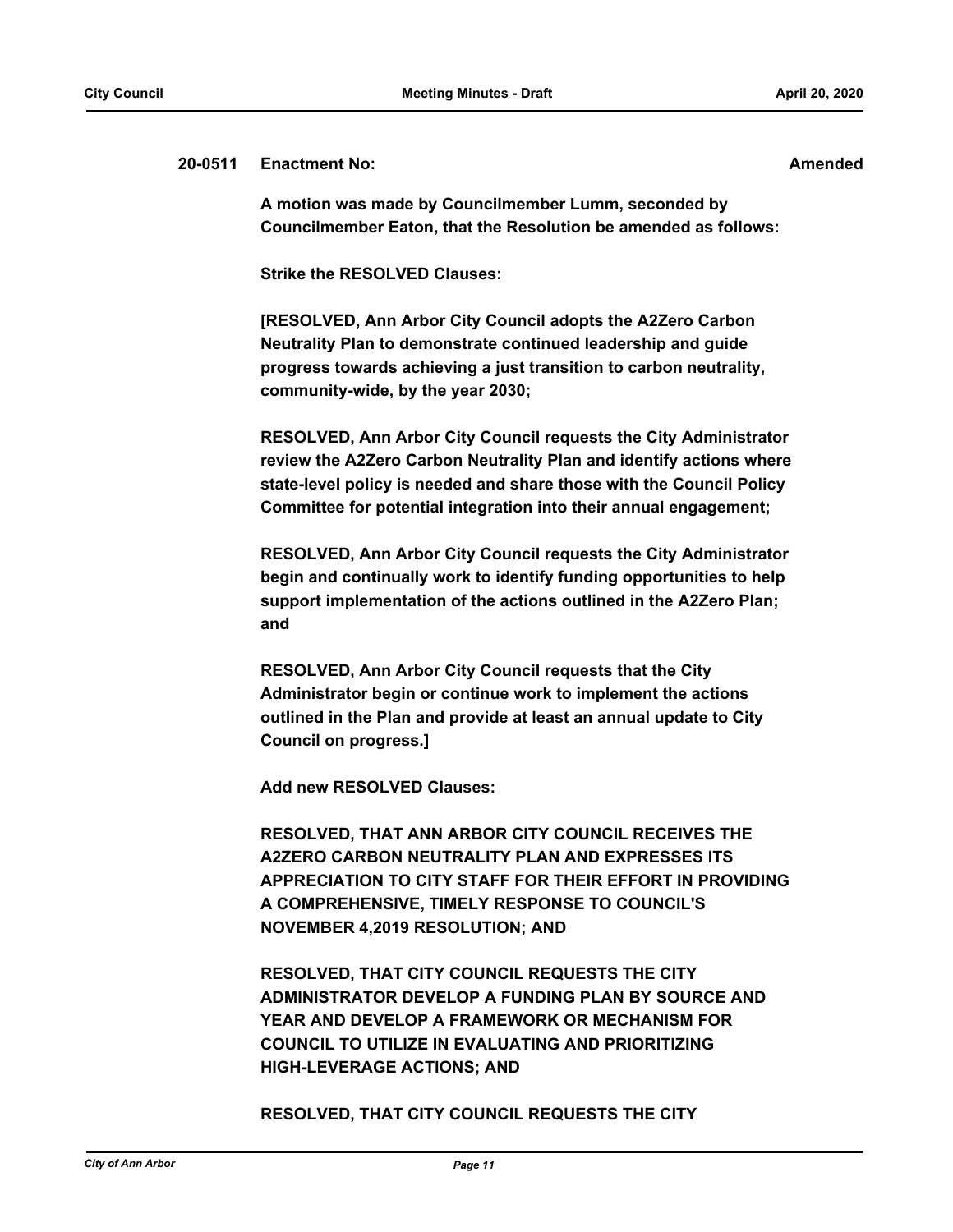**ADMINISTRATOR PRESENTS THE A2ZERO CARBON NEUTRALITY PLAN TO CITY COUNCIL FOR FURTHER CONSIDERATION WHEN THE FUNDING PLAN AND PRIORITIZATION FRAMEWORK HAVE BEEN DEVELOPED.**

**[Brackets] indicate deleted language. ALL CAPITALS indicate new language.** 

**On a roll call, the vote was as follows with the Mayor declaring the motion carried:**

|  | <b>Yeas:</b> 8 - Councilmember Lumm, Councilmember Eaton, |  |  |
|--|-----------------------------------------------------------|--|--|
|  | Councilmember Smith, Councilmember Bannister,             |  |  |
|  | Councilmember Hayner, Councilmember Griswold,             |  |  |
|  | Councilmember Nelson and Councilmember Ramlawi            |  |  |
|  |                                                           |  |  |

Nays: 3 - Mayor Taylor, Councilmember Grand and Councilmember Ackerman  $3 -$ 

Resolution Adopting the Living A2Zero Ann Arbor Carbon Neutrality Plan

#### **20-0511 Enactment No: Amended**

**A motion was made by Councilmember Ramlawi, seconded by Councilmember Eaton, that the Resolution be amended as follows:**

**Add new final RESOLVED Clause:** 

**RESOLVED, ANN ARBOR CITY COUNCIL REQUESTS THAT THE CITY ADMINISTRATOR BEGIN OR CONTINUE WORK TO IMPLEMENT THE ACTIONS OUTLINED IN THE PLAN AND PROVIDE AT LEAST QUARTERLY UPDATES TO CITY COUNCIL ON PROGRESS.**

**ALL CAPS indicate new language.** 

**On a roll call, the vote was as follows with the Mayor declaring the motion carried:**

- **Yeas:** Mayor Taylor, Councilmember Grand, Councilmember Ackerman, Councilmember Smith, Councilmember Bannister, Councilmember Nelson and Councilmember Ramlawi **Yeas: 7 -**
- Nays: 4 Councilmember Lumm, Councilmember Eaton, Councilmember Hayner and Councilmember Griswold  $4 -$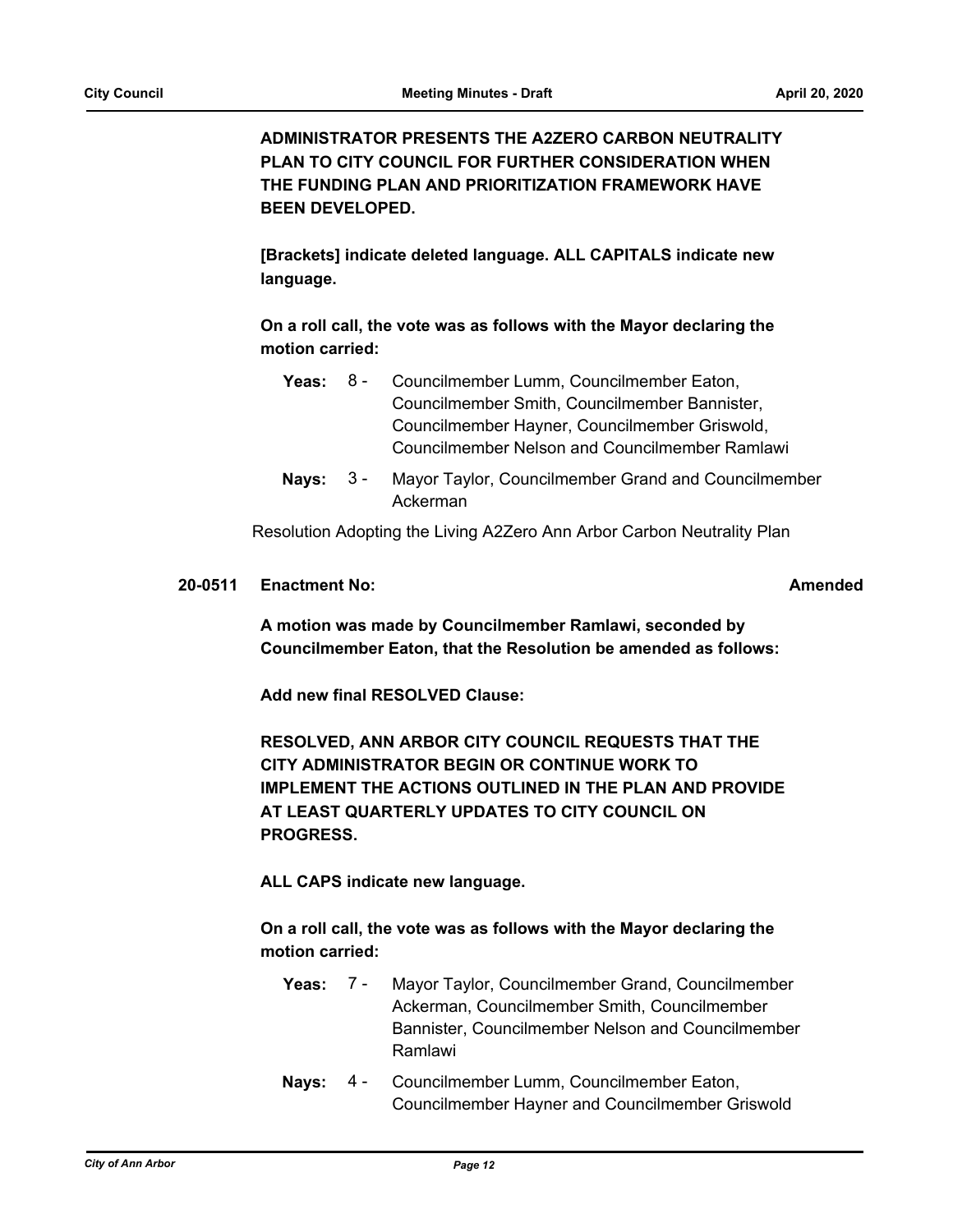Resolution Adopting the Living A2Zero Ann Arbor Carbon Neutrality Plan

#### **20-0511 Enactment No: Reconsidered**

**A motion was made by Councilmember Bannister, seconded by Councilmember Eaton, that the previous amendment be reconsidered. On a roll call, the vote was as follows with the Mayor declaring the motion carried:**

- **Yeas:** Councilmember Lumm, Councilmember Eaton, Mayor Taylor, Councilmember Bannister, Councilmember Hayner, Councilmember Griswold and Councilmember Nelson Yeas:  $7 -$
- Nays: 4 Councilmember Grand, Councilmember Ackerman, Councilmember Smith and Councilmember Ramlawi 4 -

Resolution Adopting the Living A2Zero Ann Arbor Carbon Neutrality Plan

#### **20-0511 Enactment No: Amended**

**A motion was made by Councilmember Bannister, seconded by Councilmember Lumm, that the Resolution be amended as follows:**

**(Reconsider vote on amendment previously approved.)**

**Add new final RESOLVED Clauses:** 

**RESOLVED, ANN ARBOR CITY COUNCIL REQUESTS THAT THE CITY ADMINISTRATOR BEGIN OR CONTINUE WORK TO IMPLEMENT THE ACTIONS OUTLINED IN THE PLAN AND PROVIDE AT LEAST QUARTERLY UPDATES TO CITY COUNCIL ON PROGRESS.**

**ALL CAPS indicate new language.** 

**On a roll call, the vote was as follows with the Mayor declaring the motion carried:**

- Yeas: 6 Mayor Taylor, Councilmember Grand, Councilmember Ackerman, Councilmember Smith, Councilmember Nelson and Councilmember Ramlawi  $6 -$
- Nays: 5 Councilmember Lumm, Councilmember Eaton, Councilmember Bannister, Councilmember Hayner and Councilmember Griswold  $5 -$

Resolution Adopting the Living A2Zero Ann Arbor Carbon Neutrality Plan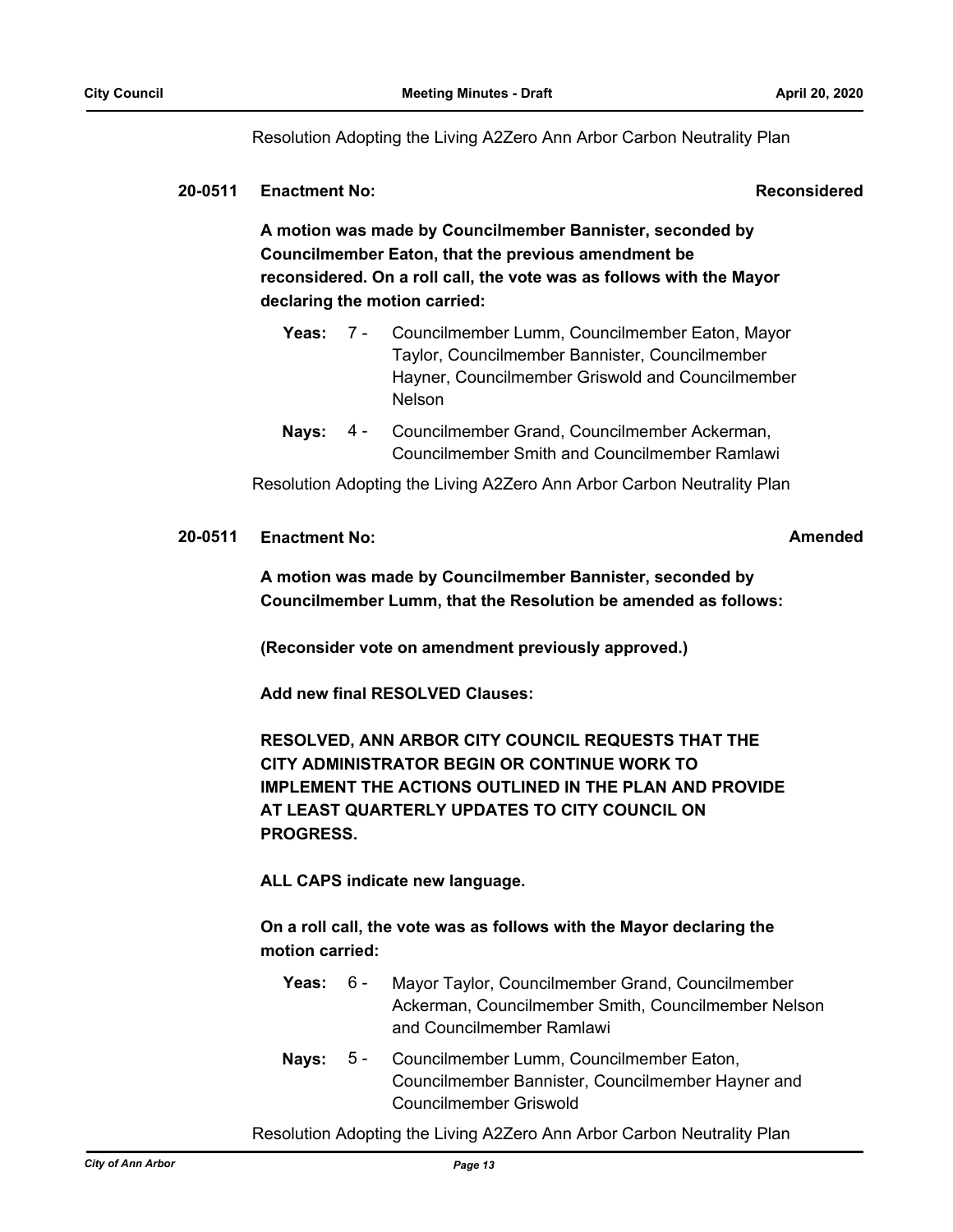### **20-0511 Enactment No: R-20-138 Approved as Amended**

**The question being, the motion as originally made by Councilmember Smith, seconded by Councilmember Ackerman, that the Resolution be approved as amended. On a roll call, the vote was as follows with the Mayor declaring the motion carried:**

**Yeas:** Councilmember Lumm, Councilmember Eaton, Mayor Taylor, Councilmember Grand, Councilmember Ackerman, Councilmember Smith, Councilmember Bannister, Councilmember Hayner, Councilmember Griswold, Councilmember Nelson and Councilmember Ramlawi **Yeas: 11 -**

#### **Nays:** 0

Resolution Adopting the Living A2Zero Ann Arbor Carbon Neutrality Plan

#### **RECESS**

*The Mayor declared a recess at 11:32 p.m. and reconvened the meeting at 11:40 p.m.*

#### **CA-7 20-0500 Enactment No:**

## **A motion was made by Councilmember Smith, seconded by Councilmember Ramlawi, that the Resolution be approved.**

Resolution to Direct the City Administrator, Ann Arbor Housing Commission, and Planning Commission to Create Proposed Application Materials, Review and Recommend Development Entitlements to the City Council for 415 W. Washington to Support the Development of Affordable Housing in the City

## **20-0500 Enactment No: Postponed**

**A motion was made by Councilmember Eaton, seconded by Councilmember Lumm, that the Resolution be postponed until 7/6/2020. On a roll call, the vote was as follows with the Mayor declaring the motion carried:**

- **Yeas:** Councilmember Lumm, Councilmember Eaton, Councilmember Bannister, Councilmember Hayner, Councilmember Griswold, Councilmember Nelson and Councilmember Ramlawi Yeas:  $7 -$
- Nays: 4 Mayor Taylor, Councilmember Grand, Councilmember Ackerman and Councilmember Smith 4 -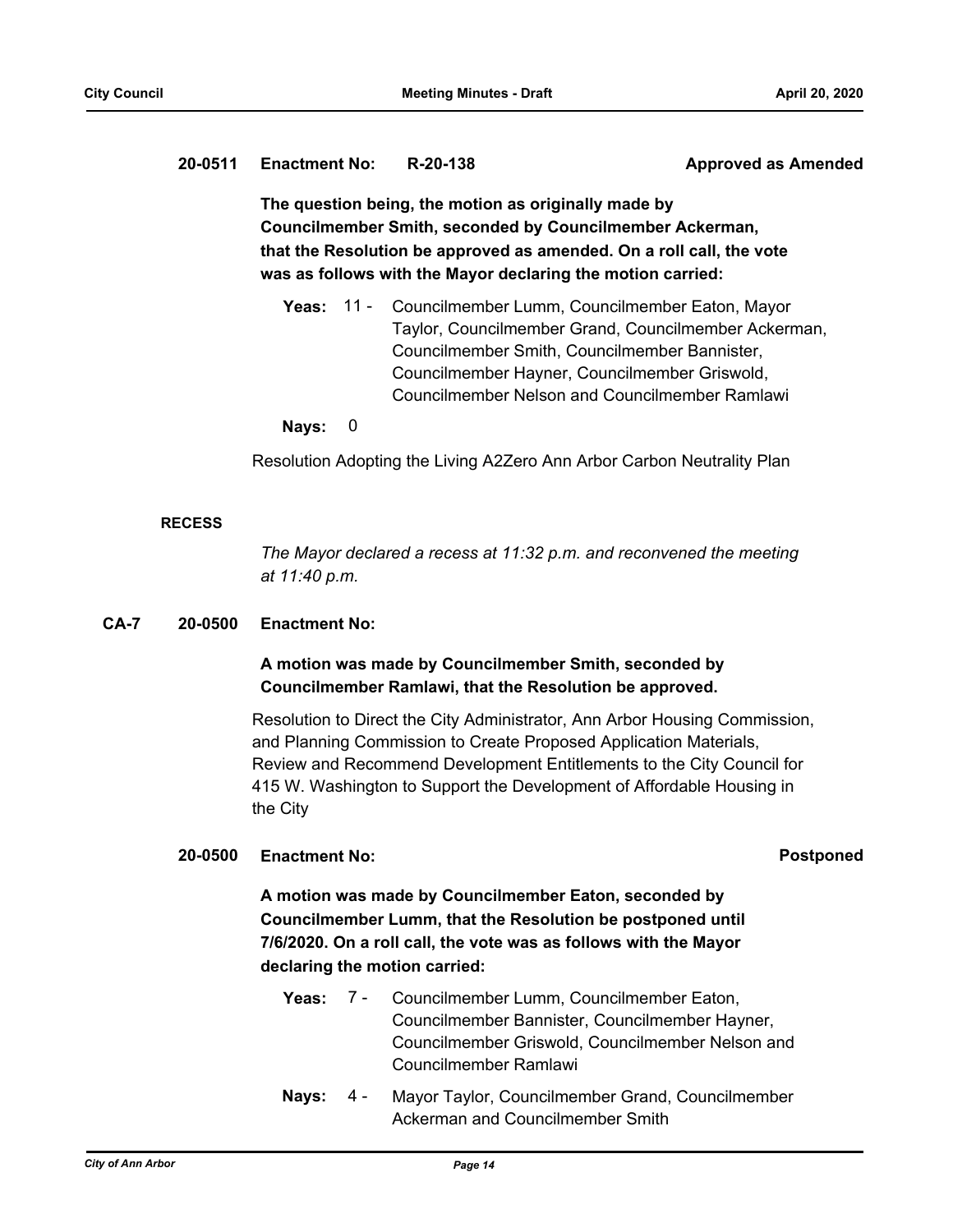Resolution to Direct the City Administrator, Ann Arbor Housing Commission, and Planning Commission to Create Proposed Application Materials, Review and Recommend Development Entitlements to the City Council for 415 W. Washington to Support the Development of Affordable Housing in the City

*Staff was requested to hold additional public engagement and neighborhood meetings prior to this item returning to City Council.*

### **CA-8 20-0501 Enactment No: R-20-139 Approved**

**A motion was made by Councilmember Lumm, seconded by Councilmember Nelson, that the Resolution be approved. On a voice vote, the Mayor declared the motion carried.**

Resolution to Direct the City Administrator, Ann Arbor Housing Commission, and Planning Commission to Create Proposed Application Materials, Review and Recommend Development Entitlements to the City Council for 350 S. Fifth Avenue (former Y-Lot) to Support the Development of Affordable Housing in the City

### **PH PUBLIC HEARINGS (3 MINUTES PER SPEAKER)**

**PH-1 [20-0492](http://a2gov.legistar.com/gateway.aspx?M=L&ID=24522)** An Ordinance to Amend Chapter 112 (Non-Discrimination), Sections 9:150, 9:151, 9:152, 9:156, and 9:157, Title IX of the Code of the City of Ann Arbor to Clarify Definition of Source of Income, Add Ethnicity as a Protected Class, and Add an Exception Allowing Discounts for Veterans (Ordinance No. ORD-20-12)

*Sponsors:* Grand, Nelson, Eaton and Taylor

*A public hearing was conducted on the proposed amendment to Chapter 112 (Non-Discrimination), Sections 9:150, 9:151, 9:152, 9:156, and 9:157, Title IX of the Code of the City of Ann Arbor to Clarify Definition of Source of Income, Add Ethnicity as a Protected Class, and Add an Exception Allowing Discounts for Veterans. Notice of public hearing was published April 9, 2020.* 

*There being no one present to speak, the Mayor declared the hearing closed.*

**Held and Closed**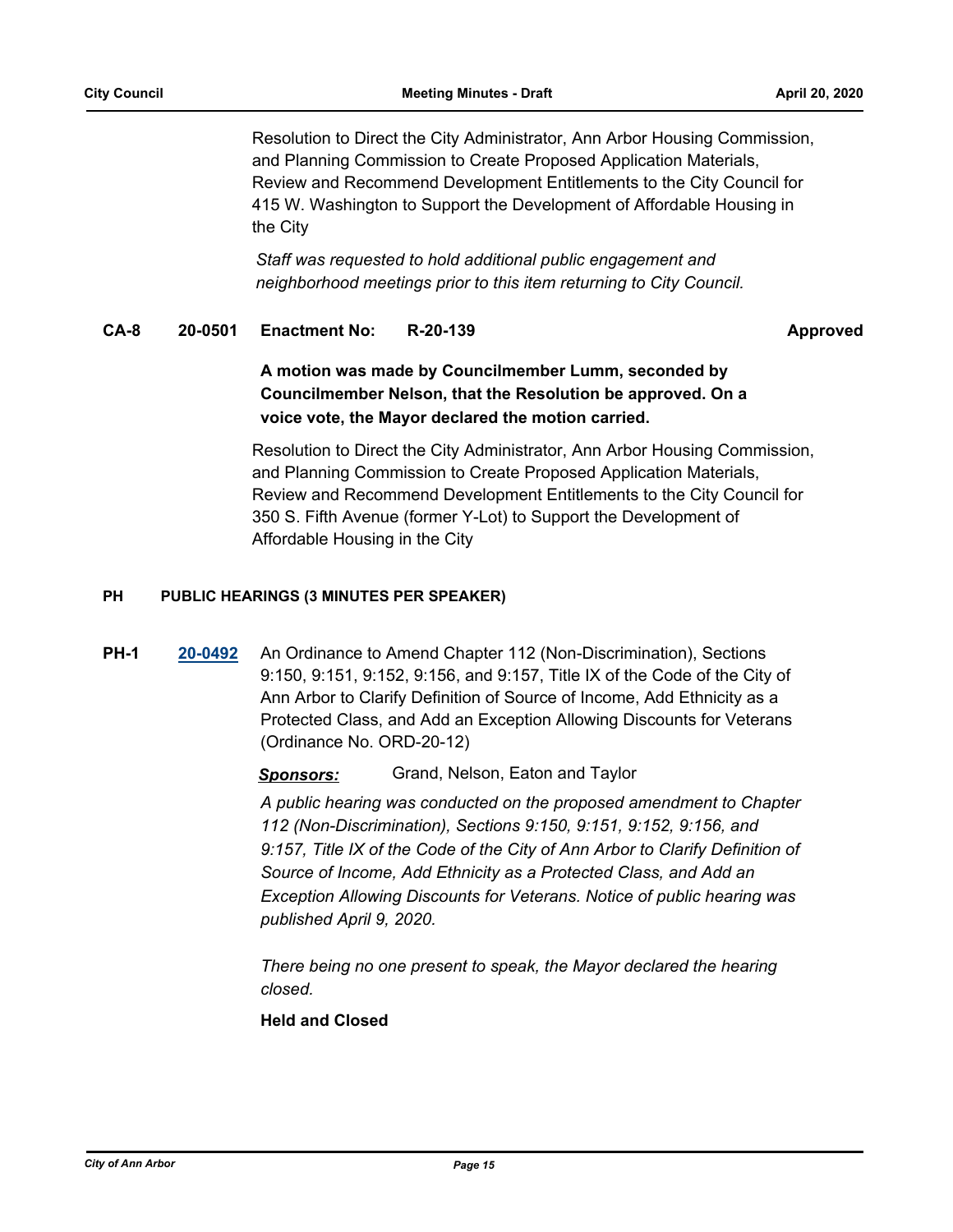**PH-2 [20-0244](http://a2gov.legistar.com/gateway.aspx?M=L&ID=24280)** An Ordinance to Amend Chapter 55 (Ann Arbor Unified Development Code), Rezoning of 0.6 Acre from C2B (Business Service District) to C3 (Fringe Commercial District), MSGCU Rezoning, 2151 West Stadium Boulevard (CPC Recommendation: Approval - 6 Yeas and 0 Nays) (Ordinance No. ORD-20-04)

> *A public hearing was conducted on the proposed Ordinance to amend Chapter 55 (Ann Arbor Unified Development Code), Rezoning of 0.6 Acre from C2B (Business Service District) to C3 (Fringe Commercial District), MSGCU Rezoning, located at 2151 West Stadium Boulevard. Notice of public hearing was published April 2, 2020.*

> *There being no one present to speak, the Mayor declared the hearing closed.*

## **Held and Closed**

## **PH-3 20-0437 Enactment No:** And Conserversity **PH-3 Held and Closed**

### **Held and Closed**

Resolution to Approve MSGCU Site Plan, 2151 W Stadium Boulevard (CPC Recommendation: Approval - 7 Yeas and 0 Nays)

*A public hearing was conducted on the proposed Resolution to Approve MSGCU Site Plan, 2151 W Stadium Boulevard. Notice of public hearing was published April 2, 2020.* 

*Michael Blanek, of Stucky Vitale Architects, Inc, 27172 Woodward Ave, Royal Oak, representing the petitioner, was available for questions.* 

*There being no further comment, the Mayor declared the hearing closed.*

### **A APPROVAL OF COUNCIL MINUTES**

**A-1 [20-0529](http://a2gov.legistar.com/gateway.aspx?M=L&ID=24559)** Regular Session Meeting Minutes of April 6, 2020

**A motion was made by Councilmember Grand, seconded by Councilmember Nelson, that the Minutes of the Regular Session of April 6, 2020 be approved as presented. On a voice vote, the Mayor declared the motion carried.**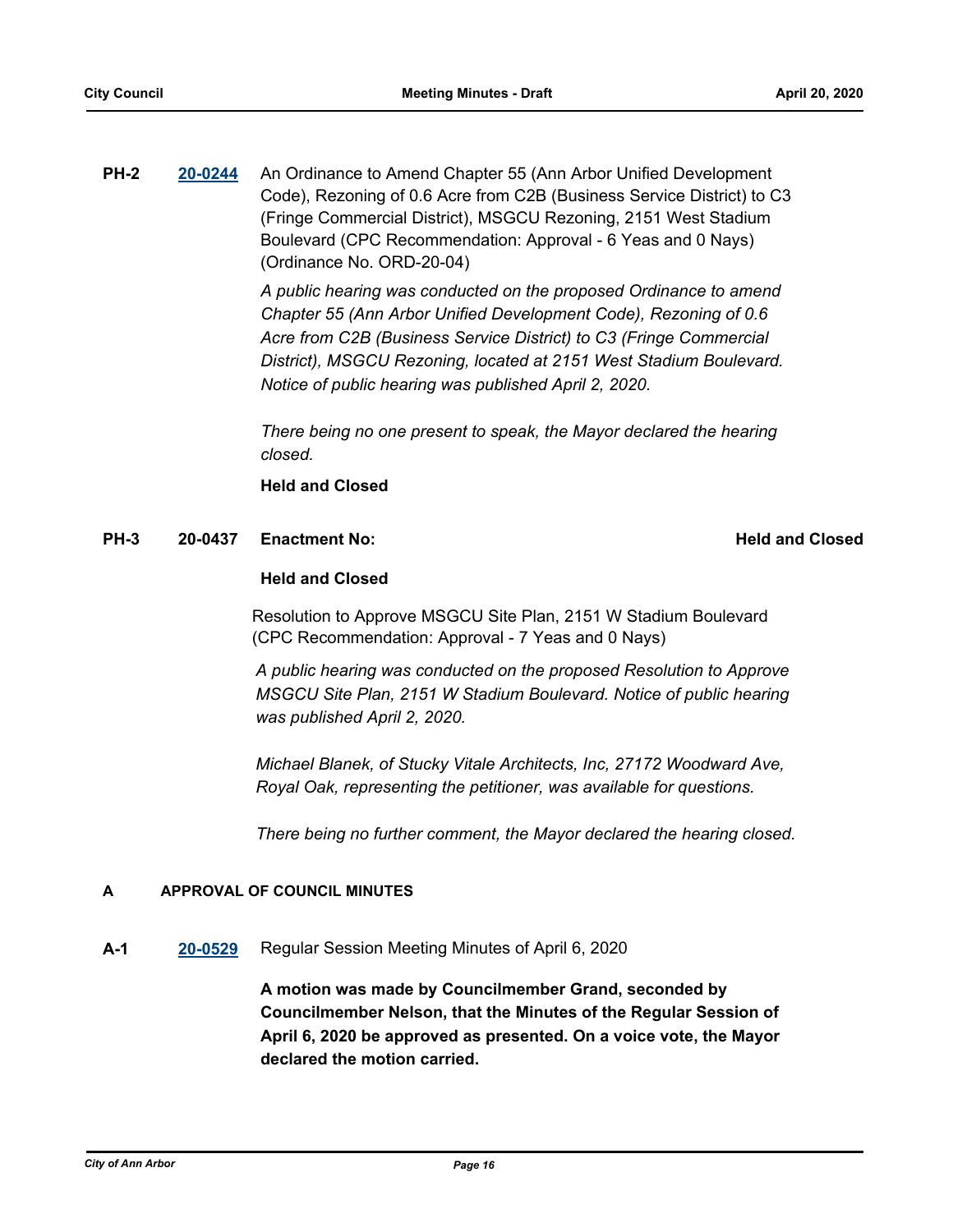#### **B ORDINANCES - SECOND READING**

**B-1 [20-0492](http://a2gov.legistar.com/gateway.aspx?M=L&ID=24522)** An Ordinance to Amend Chapter 112 (Non-Discrimination), Sections 9:150, 9:151, 9:152, 9:156, and 9:157, Title IX of the Code of the City of Ann Arbor to Clarify Definition of Source of Income, Add Ethnicity as a Protected Class, and Add an Exception Allowing Discounts for Veterans (Ordinance No. ORD-20-12)

*Sponsors:* Grand, Nelson, Eaton and Taylor

*(The complete copy of the text of Ordinance No. ORD-20-12 is on file in the City Clerk's Office.)*

**A motion was made by Councilmember Grand, seconded by Councilmember Smith, that the Ordinance be adopted on Second Reading. On a voice vote, the Mayor declared the motion carried.**

**B-2 [20-0244](http://a2gov.legistar.com/gateway.aspx?M=L&ID=24280)** An Ordinance to Amend Chapter 55 (Ann Arbor Unified Development Code), Rezoning of 0.6 Acre from C2B (Business Service District) to C3 (Fringe Commercial District), MSGCU Rezoning, 2151 West Stadium Boulevard (CPC Recommendation: Approval - 6 Yeas and 0 Nays) (Ordinance No. ORD-20-04)

> *(The complete copy of the text of Ordinance No. ORD-20-04 is on file in the City Clerk's Office.)*

> **A motion was made by Councilmember Smith, seconded by Councilmember Ramlawi, that the Ordinance be adopted on Second Reading. On a roll call, the vote was as follows with the Mayor declaring the motion carried:**

- **Yeas:** Councilmember Lumm, Councilmember Eaton, Mayor Taylor, Councilmember Grand, Councilmember Ackerman, Councilmember Smith, Councilmember Bannister, Councilmember Griswold, Councilmember Nelson and Councilmember Ramlawi **Yeas: 10 -**
- **Nays:** 1 Councilmember Hayner

### **C ORDINANCES - FIRST READING**

**C New Business - Staff:**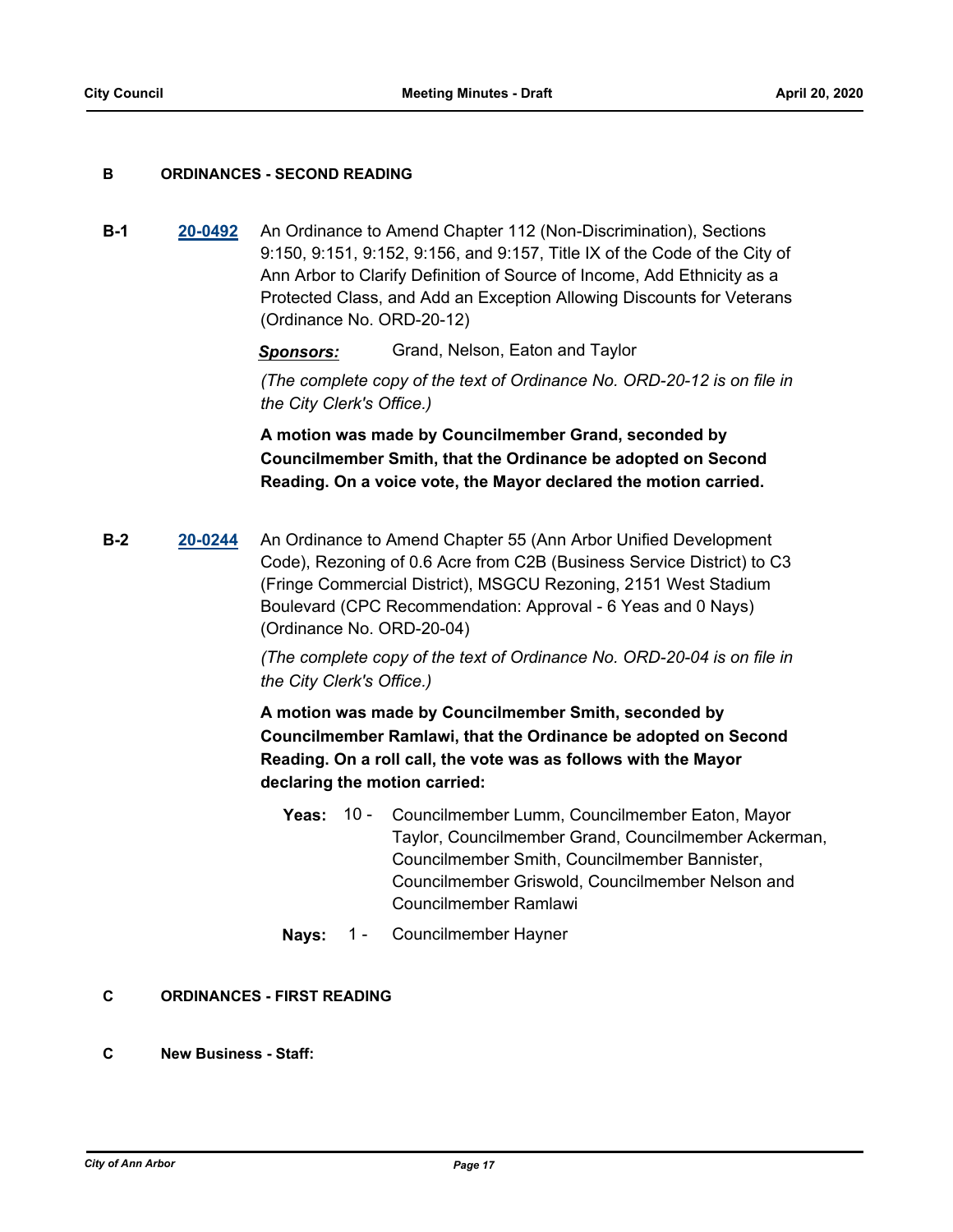**C-1 [20-0435](http://a2gov.legistar.com/gateway.aspx?M=L&ID=24465)** An Ordinance to Amend Section 1:156 of Chapter 7 (Downtown Development Authority) of Title I of the Code of the City of Ann Arbor (Ordinance No. ORD-20-13)

> *(The complete copy of the text of Ordinance No. ORD-20-13 is on file in the City Clerk's Office.)*

**A motion was made by Councilmember Ackerman, seconded by Councilmember Lumm, that the Ordinance be approved on First Reading, due back on 5/4/2020. On a roll call, the vote was as follows with the Mayor declaring the motion carried:**

- **Yeas:** Councilmember Lumm, Mayor Taylor, Councilmember Grand, Councilmember Ackerman, Councilmember Smith, Councilmember Bannister, Councilmember Nelson and Councilmember Ramlawi Yeas:  $8 -$
- **Nays:** Councilmember Eaton, Councilmember Hayner and Councilmember Griswold  $3 -$

Enactment No: ORD-20-13

#### **D MOTIONS AND RESOLUTIONS**

- **DC Unfinished Business Council:**
- **DC-1 19-1887 Enactment No:**

*Sponsors:* Griswold, Hayner, Bannister, Eaton and Ramlawi

## **A motion was made by Councilmember Ramlawi, seconded by Councilmember Hayner, that the Resolution be approved.**

Resolution Supporting the Environmental Protection Agency's Active Involvement with the Gelman Site and Encouraging its Listing of the same as a "Superfund" Site

#### **19-1887 Enactment No: Postponed**

## **A motion was made by Councilmember Ramlawi, seconded by Councilmember Ackerman, that the Resolution be postponed until 7/6/2020. On a voice vote, the Mayor declared the motion carried.**

Resolution Supporting the Environmental Protection Agency's Active Involvement with the Gelman Site and Encouraging its Listing of the same as a "Superfund" Site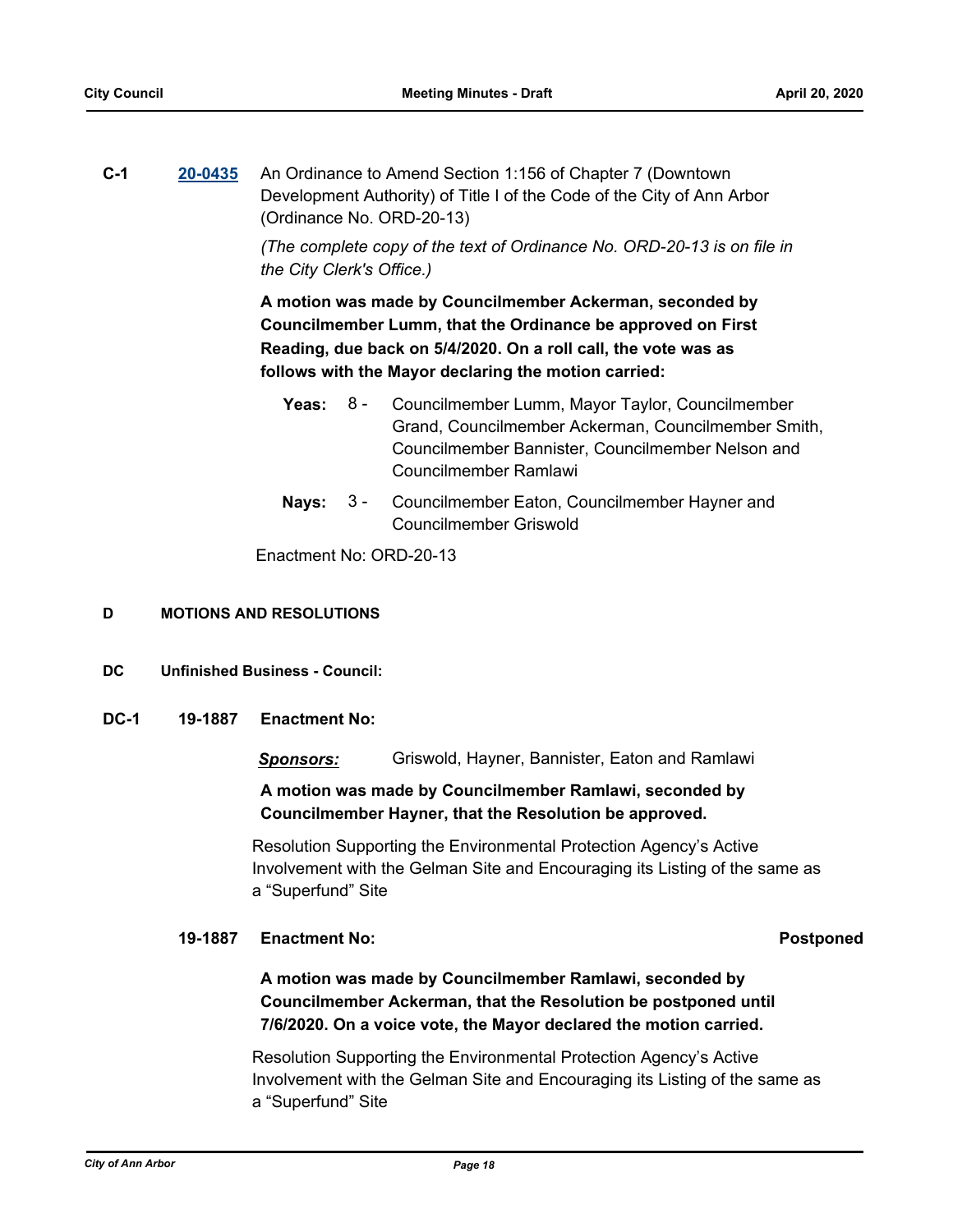#### **DC New Business - Council:**

#### **DC-2 20-0538 Enactment No: R-20-140 Approved**

#### *Sponsors:* Taylor

**A motion was made by Councilmember Lumm, seconded by Councilmember Smith, that the Resolution be approved. On a roll call, the vote was as follows with the Mayor declaring the motion carried:**

- **Yeas:** Councilmember Lumm, Councilmember Eaton, Mayor Taylor, Councilmember Grand, Councilmember Ackerman, Councilmember Smith, Councilmember Bannister, Councilmember Hayner, Councilmember Nelson and Councilmember Ramlawi Yeas:  $10 -$
- **Nays:** 1 Councilmember Griswold

Resolution to Approve Fifth Amendment to Professional Services Agreement with Bodman, PLC, for Legal Services Relative to 1,4-Dioxane from Gelman Sciences, Inc., dba Pall Life Sciences (\$92,500.00) and to Appropriate Funds (\$92,500.00) (8 Votes Required)

#### **DC-3 20-0541 Enactment No: R-20-141 Approved**

*Sponsors:* Taylor

**A motion was made by Councilmember Ackerman, seconded by Councilmember Grand, that the Resolution be approved. On a voice vote, the Mayor declared the motion carried.**

Resolution to Approve Extension of the Temporary Employment Agreement between Abigail Elias and the City of Ann Arbor

#### **DC-4 20-0559 Enactment No: R-20-142 Approved**

#### *Sponsors:* Nelson, Eaton, Ramlawi, Hayner, Taylor and Ackerman

**A motion was made by Councilmember Nelson, seconded by Councilmember Lumm, that the Resolution be approved. On a voice vote, the Mayor declared the motion carried.**

Resolution Urging Federal and State Lawmakers to Allow Virtual SNAP Benefit and EBT Card Use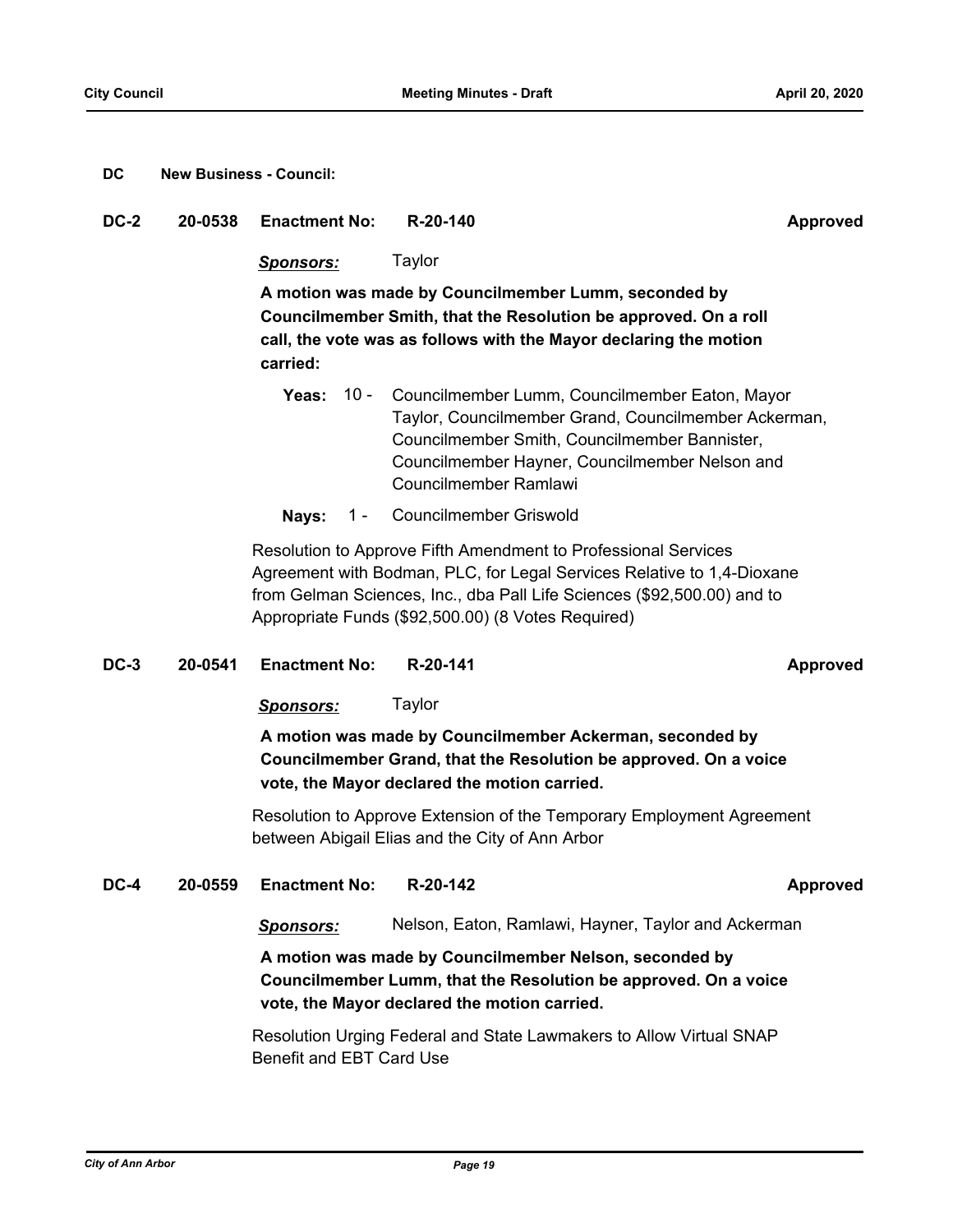#### **DB New Business - Boards and Commissions:**

#### **DB-1 20-0437 Enactment No: R-20-143 Approved**

**A motion was made by Councilmember Smith, seconded by Councilmember Nelson, that the Resolution be approved. On a voice vote, the Mayor declared the motion carried.**

Resolution to Approve MSGCU Site Plan, 2151 W Stadium Boulevard (CPC Recommendation: Approval - 7 Yeas and 0 Nays)

#### **DS New Business - Staff:**

#### **E COMMUNICATIONS FROM THE CITY ATTORNEY**

*None.*

#### **F & G CLERK'S REPORT OF COMMUNICATIONS, PETITIONS AND REFERRALS**

#### **Passed on consent agenda**

**A motion was made by Councilmember Lumm, seconded by Councilmember Smith, that the Clerk's Report of Communications, Petitions and Referrals be approved as presented. On a voice vote, the Mayor declared the motion carried.**

- **F The following communications were referred as indicated:**
- **F-1 [20-0498](http://a2gov.legistar.com/gateway.aspx?M=L&ID=24528)** LDFA Board Member Term Expiration
- **F-2 [20-0499](http://a2gov.legistar.com/gateway.aspx?M=L&ID=24529)** Paula Sorrell Resignation from the Local Development Finance Authority
- **F-3 [20-0526](http://a2gov.legistar.com/gateway.aspx?M=L&ID=24556)** Student Advisory Council Annual Report 2019-2020

#### **G The following minutes were received for filing:**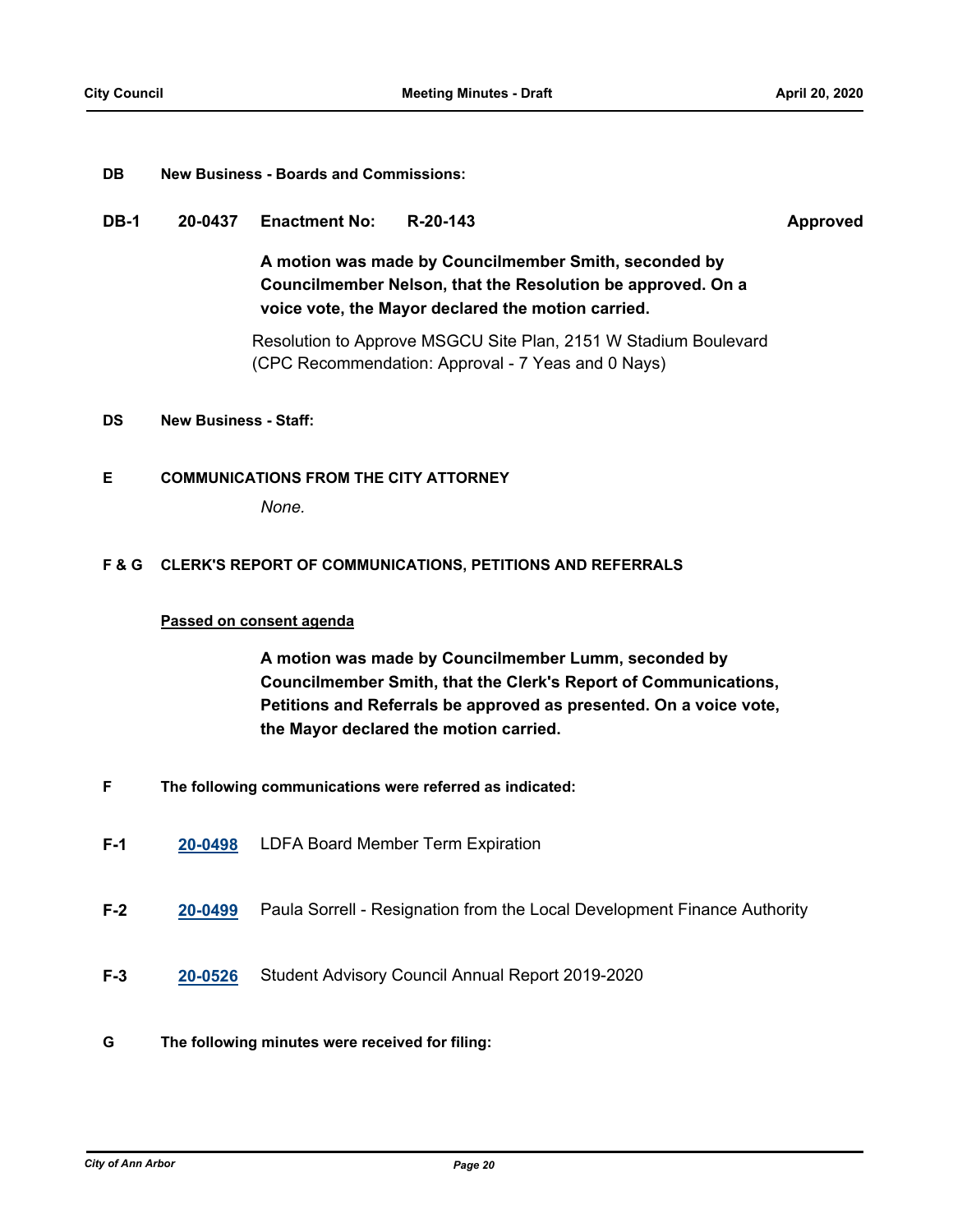| $G-1$ | 20-0212  Zoning Board of Appeals Meeting Minutes - January 22, 2020 |
|-------|---------------------------------------------------------------------|
|       |                                                                     |

- **G-2 [20-0471](http://a2gov.legistar.com/gateway.aspx?M=L&ID=24501)** LDFA Board Meeting Minutes January 23, 2020
- **G-3 [20-0503](http://a2gov.legistar.com/gateway.aspx?M=L&ID=24533)** Downtown Development Authority Board, Partnerships and Executive Committees Meeting Minutes March 2020
- **G-4 [20-0506](http://a2gov.legistar.com/gateway.aspx?M=L&ID=24536)** Insurance Board Meeting Minutes March 26, 2020

#### **PUBLIC COMMENT - GENERAL (3 MINUTES EACH)**

*Tom Stulberg, 1202 Traver Street, spoke about the need for the Mayor to appoint a Councilmember to the Planning Commission.*

#### **COMMUNICATIONS FROM COUNCIL**

*COUNCILMEMBER RAMLAWI* 

*Councilmember Ramlawi discussed the impact that COVID-19 will have on the enrollment at the University of Michigan and the possible impacts that will have on the City's affordable housing stock.* 

*COUNCILMEMBER BANNISTER* 

*Councilmember Bannister expressed concern about the lack of impact of virtual or phone-in public commentary. She stated this is not the best method for public hearings.*

**CLOSED SESSION UNDER THE MICHIGAN OPEN MEETINGS ACT, INCLUDING BUT NOT LIMITED TO, LABOR NEGOTIATIONS STRATEGY, PURCHASE OR LEASE OF REAL PROPERTY, PENDING LITIGATION AND ATTORNEY/CLIENT PRIVILEGED COMMUNICATIONS SET FORTH OR INCORPORATED IN MCLA 15.268 (C), (D) (E), AND (H).**

*None.*